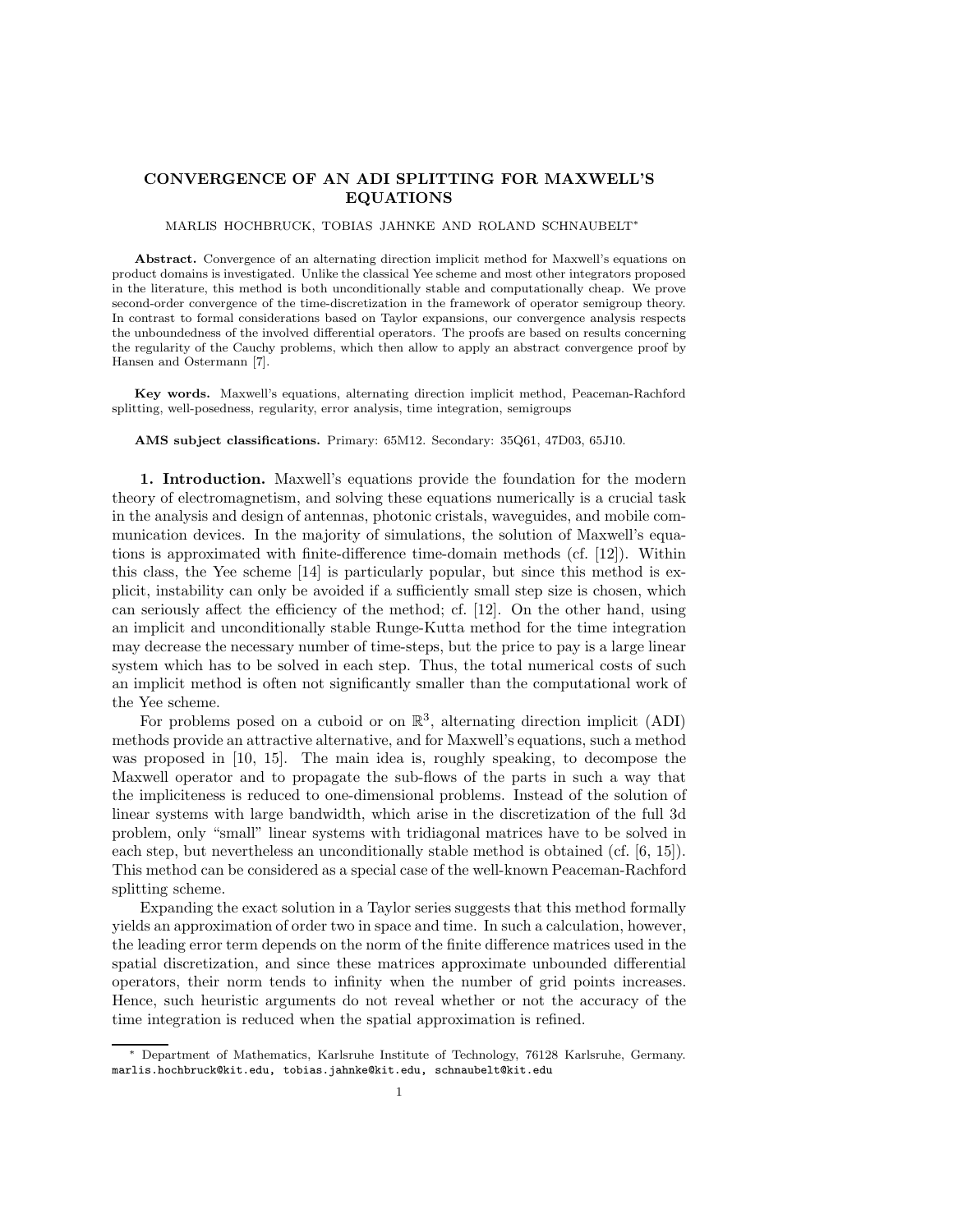The goal of this article is to prove that under suitable regularity conditions the second-order convergence in time is indeed not affected by the spatial discretization. To this end, we prove an error bound for the semi-discretization in the framework of operator semigroup theory which takes into account that all operators involving spatial derivatives are unbounded. Our error analysis is based on an explicit formula for the global error, which was already used in [7] in a different setting. In our case, the derivation requires additional tools from semigroup theory (extrapolation of spaces and operators). To estimate the terms in our error formula, we need the skewadjointness both of the operator governing the Maxwell equation and of the operators arising in the splitting. Here, it is crucial to choose the correct boundary conditions for the splitted problems. It remains one core term, which has to be treated by means of a detailed regularity analysis given in Lemmas 3.6 and 3.7.

In Section 2 we introduce Maxwell's equations on  $\mathbb{R}^3$  and on a cuboid, and we formulate the method from [15] as a Peaceman-Rachford splitting method. The computational advantage of this approach is explained in Section 2.3. Section 3 is devoted to the analysis of Maxwell's equations. We describe and investigate in detail the analytical setting and establish the necessary regularity results. The error analysis of the semi-discretization on  $\mathbb{R}^3$  and on a cuboid is presented in Section 4 (cf. Theorems 4.2) and 4.5), and the convergence results are illustrated and confirmed by a numerical example.

**Notation.** Throughout the article, the Euclidean scalar product on  $\mathbb{R}^3$  is denoted by  $x \cdot y$ . We write  $Y \hookrightarrow Z$  if a Banach space Y is continuously embedded into a Banach space Z. The domain  $D(A)$  of a linear operator A is endowed with the graph norm  $||x|| + ||Ax||$ . The domain of a product of linear operators is defined by

$$
D(AB) = \{x \in D(B) \mid Bx \in D(A)\}
$$

and recursively for more factors such as  $A<sup>n</sup>$ . We use real valued function spaces. All constants that only depend on the coefficients  $\varepsilon$  and  $\mu$  are denoted by c.

## 2. The ADI splitting for Maxwell's equations.

2.1. Maxwell's equations. We consider linear Maxwell's equations without sources on  $\mathbb{R}^3$ 

$$
\partial_t \mathbf{E}(t) = \frac{1}{\varepsilon} \operatorname{rot} \mathbf{H}(t), \qquad t \in \mathbb{R}, \ x \in \mathbb{R}^3, \n\partial_t \mathbf{H}(t) = -\frac{1}{\mu} \operatorname{rot} \mathbf{E}(t), \qquad t \in \mathbb{R}, \ x \in \mathbb{R}^3, \n\operatorname{div} \varepsilon \mathbf{E}(t) = 0, \qquad \operatorname{div} \mu \mathbf{H}(t) = 0, \qquad t \in \mathbb{R}, \ x \in \mathbb{R}^3, \n\mathbf{E}(0) = \mathbf{E}^0, \quad \mathbf{H}(0) = \mathbf{H}^0, \qquad x \in \mathbb{R}^3,
$$
\n(2.1)

and on the cuboid  $Q = (a_1^-, a_1^+) \times (a_2^-, a_2^+) \times (a_3^-, a_3^+) \subseteq \mathbb{R}^3$ 

$$
\partial_t \mathbf{E}(t) = \frac{1}{\varepsilon} \operatorname{rot} \mathbf{H}(t), \qquad t \in \mathbb{R}, \ x \in Q, \n\partial_t \mathbf{H}(t) = -\frac{1}{\mu} \operatorname{rot} \mathbf{E}(t), \qquad t \in \mathbb{R}, \ x \in Q, \n\operatorname{div} \varepsilon \mathbf{E}(t) = 0, \qquad \operatorname{div} \mu \mathbf{H}(t) = 0, \qquad t \in \mathbb{R}, \ x \in Q, \n\mathbf{E}(t) \times \nu = 0, \quad \mu \mathbf{H}(t) \cdot \nu = 0, \qquad t \in \mathbb{R}, \ x \in \partial Q, \n\mathbf{E}(0) = \mathbf{E}^0, \quad \mathbf{H}(0) = \mathbf{H}^0, \qquad x \in Q,
$$
\n(2.2)

with a perfectly conducting boundary. The electric field  $\mathbf{E} = \mathbf{E}(t, x)$  and the magnetic field  $\mathbf{H} = \mathbf{H}(t, x)$  vary in time and space, but the spatial variable x will usually be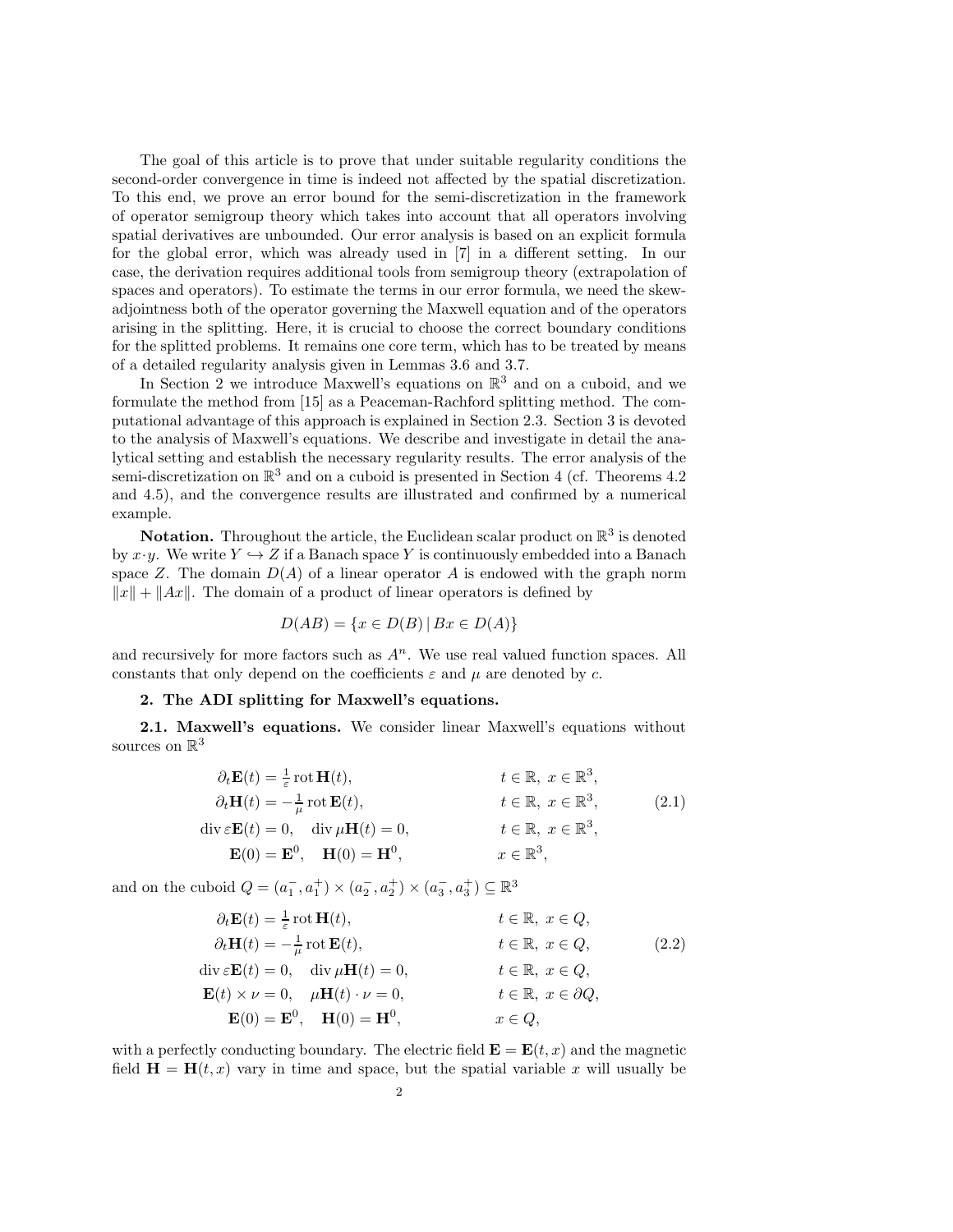omitted. The corresponding intial fields are  $\mathbf{E}^0 \in L^2(\Omega)^3$  and  $\mathbf{H}^0 \in L^2(\Omega)^3$ , where  $\Omega \in \{ \mathbb{R}^3, Q \}$ . We assume that the permittivity  $\varepsilon \in L^{\infty}(\Omega)$  and the permeability  $\mu \in L^{\infty}(\Omega)$  are given functions which satisfy  $\varepsilon, \mu \geq \delta > 0$  for a constant  $\delta > 0$ . In the boundary conditions of (2.2),  $\nu$  is the outer unit normal on the boundary ∂Q (defined outside the edges). The differential operators and boundary conditions are understood in the sense of distributions and traces, respectively. It is known that these equations are well-posed in  $L^2(\Omega)^6$ , see e.g. Theorem 8.5 in [9] or Section XVII.B.4.4 in [4]. More precisely, the Maxwell operator

$$
M = \begin{pmatrix} 0 & \frac{1}{\varepsilon} \operatorname{rot} \\ -\frac{1}{\mu} \operatorname{rot} & 0 \end{pmatrix}
$$
 (2.3)

is skew-adjoint on a certain subspace of  $L^2(\Omega)^6$  if we include the divergence conditions and boundary conditions in a suitable way in this subspace and in the domain of  $M$ , and if we equip  $L^2(\Omega)^6$  with the scalar product corresponding to the energy of the fields. However, it is hard to find a detailed proof for these results in the present generality. We have thus included the arguments in Section 3, which focusses on additional regularity properties of M.

2.2. ADI splitting scheme. The time discretization proposed in [15] is based on the idea to split the differential operator rot into

$$
rot = C_1 - C_2 \quad \text{with} \quad C_1 = \begin{pmatrix} 0 & 0 & \partial_2 \\ \partial_3 & 0 & 0 \\ 0 & \partial_1 & 0 \end{pmatrix}, \quad C_2 = \begin{pmatrix} 0 & \partial_3 & 0 \\ 0 & 0 & \partial_1 \\ \partial_2 & 0 & 0 \end{pmatrix}
$$

and to define

$$
A = \begin{pmatrix} 0 & \frac{1}{\varepsilon} C_1 \\ \frac{1}{\mu} C_2 & 0 \end{pmatrix} \quad \text{and} \quad B = \begin{pmatrix} 0 & -\frac{1}{\varepsilon} C_2 \\ -\frac{1}{\mu} C_1 & 0 \end{pmatrix}.
$$

The operators A and B act on  $L^2(\Omega)^6$ . They are endowed with the "maximal" domains

$$
D_{\mathbb{R}^3}(A) = \{ (u, v) \in L^2(\mathbb{R}^3)^6 \mid (C_1v, C_2u) \in L^2(\mathbb{R}^3)^6 \},
$$
  

$$
D_{\mathbb{R}^3}(B) = \{ (u, v) \in L^2(\mathbb{R}^3)^6 \mid (C_2v, C_1u) \in L^2(\mathbb{R}^3)^6 \}
$$

on the full space  $\mathbb{R}^3$  and with "partial" Dirichlet boundary conditions

$$
D_Q(A) = \{(u, v) \in L^2(Q)^6 \mid (C_1v, C_2u) \in L^2(Q)^6, u_1 = 0 \text{ on } \Gamma_2^{\pm}, u_2 = 0 \text{ on } \Gamma_3^{\pm},
$$
  
\n
$$
u_3 = 0 \text{ on } \Gamma_1^{\pm} \},
$$
  
\n
$$
D_Q(B) = \{(u, v) \in L^2(Q)^6 \mid (C_2v, C_1u) \in L^2(Q)^6, u_1 = 0 \text{ on } \Gamma_3^{\pm}, u_2 = 0 \text{ on } \Gamma_1^{\pm},
$$
  
\n
$$
u_3 = 0 \text{ on } \Gamma_2^{\pm} \}
$$

on Q. Often we will omit the subscript indicating the spatial domain. Here and below  $\Gamma_j^-$  and  $\Gamma_j^+$  are the open faces of Q given by  $x_j = a_j^-$  and  $x_j = a_j^+$ , respectively, for  $j = 1, 2, 3$ . Note that the boundary conditions in  $D_Q(A)$  and  $D_Q(B)$  are well defined since the corresponding partial derivatives are square integrable. The domains of A and B are chosen such that  $D(A) \cap D(B) \subseteq D(M)$  and  $Aw + Bw = Mw$  for  $w \in D(A) \cap D(B)$  and for both  $\Omega = \mathbb{R}^3$  and  $\Omega = Q$ . For each of the two cases, the domain of  $M$  will be defined in the next section. We remark that  $A$  and  $B$  do neither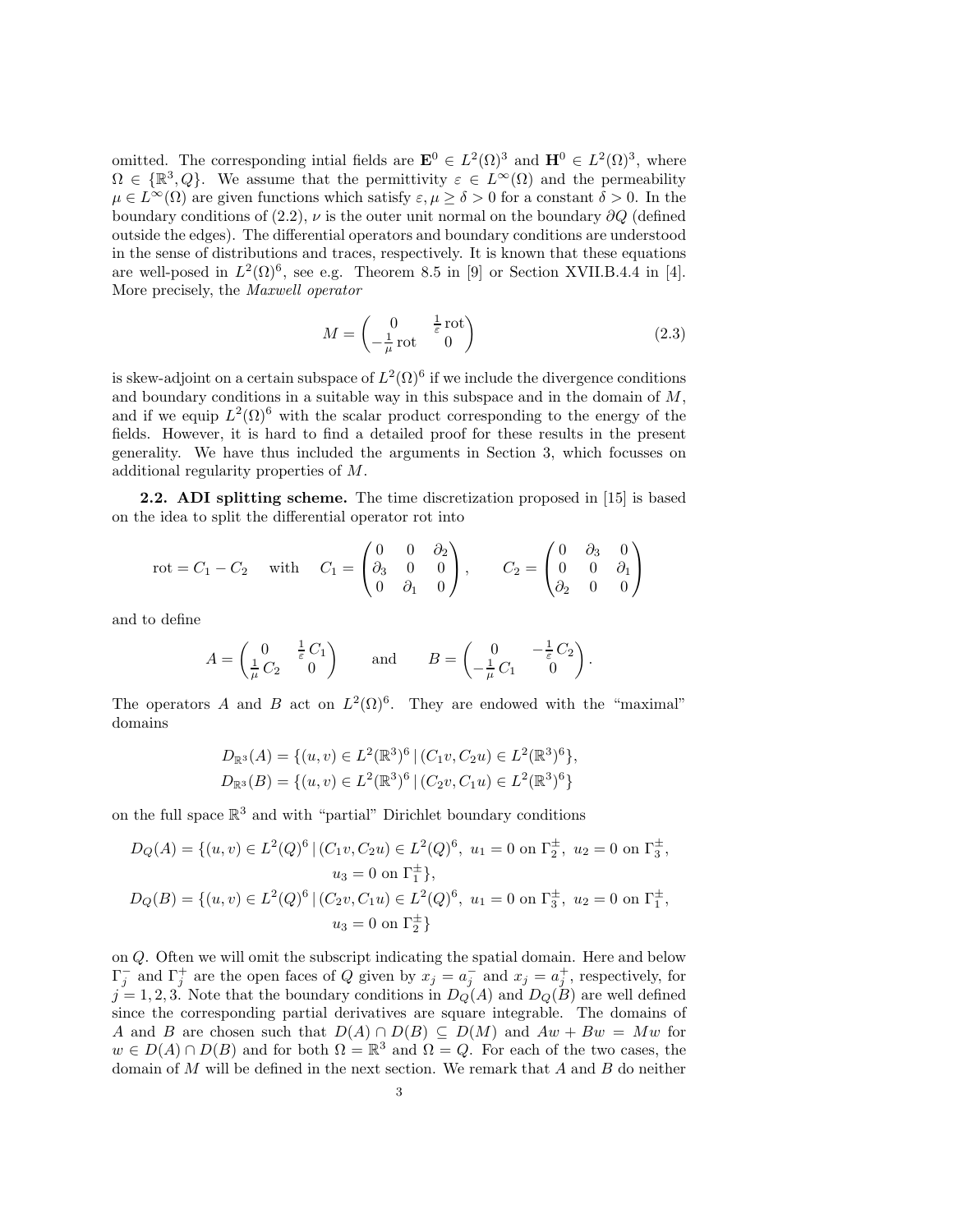respect the divergence condition nor the magnetic boundary condition of Maxwell's equations.

For a step size  $\tau > 0$  and  $w \in D(B)$ , the ADI splitting method proposed in [15] can now be formulated as

$$
S_h w = (I - \frac{\tau}{2}B)^{-1}(I + \frac{\tau}{2}A)(I - \frac{\tau}{2}A)^{-1}(I + \frac{\tau}{2}B)w.
$$
 (2.4)

Hence, this scheme is a special case of the Peaceman-Rachford method, cf. [7]. We will show in Section 4 that  $A$  and  $B$  are skew-adjoint (cf. Lemmas 4.1 and 4.3) and thus the above inverses exist. Moreover, this implies  $||(I + \frac{\tau}{2}A)(I - \frac{\tau}{2}A)^{-1}|| =$  $||(I + \frac{\tau}{2}B)(I - \frac{\tau}{2}B)^{-1}|| = 1$  in a suitable norm, and since the approximation  $w_n$ obtained after  $n$  steps is given by

$$
S_{\tau}^{n}w = (I - \frac{\tau}{2}B)^{-1}P_{\tau}^{n}(I + \frac{\tau}{2}A)(I - \frac{\tau}{2}A)^{-1}(I + \frac{\tau}{2}B)w
$$
  
with  $P_{\tau} = (I + \frac{\tau}{2}A)(I - \frac{\tau}{2}A)^{-1}(I + \frac{\tau}{2}B)(I - \frac{\tau}{2}B)^{-1}$ ,

it follows that

$$
||S_{\tau}^n w|| \le ||(I - \frac{\tau}{2}B)^{-1}|| \cdot ||(I + \frac{\tau}{2}B)w||.
$$

Since the right-hand side is independent of  $n$ , the method is unconditionally stable. Our main Theorems 4.2 and 4.5 say that

 $the \quad ADI \quad splitting \quad scheme \quad S^n_{\tau}(\mathbf{E}^0, \mathbf{H}^0) \quad converges \quad quadratically \quad in$  $L^2(\Omega)^6$  to the solutions of (2.1), resp. (2.2), if  $\mathbf{E}^0$ ,  $\mathbf{H}^0$ ,  $\varepsilon$  and  $\mu$ are sufficiently regular.

2.3. Efficient formulation of the ADI splitting scheme on  $\mathbb{R}^3$ . As the definition (2.4) indicates, each time step of the ADI splitting method involves two implicit substeps corresponding to the two inverses. In [15], the approximations

$$
(\mathbf{E}^n, \mathbf{H}^n) = S_\tau^n(\mathbf{E}^0, \mathbf{H}^0) \in D(B) \text{ and}
$$
  
\n
$$
(\mathbf{E}^{n+\frac{1}{2}}, \mathbf{H}^{n+\frac{1}{2}}) = (I - \frac{\tau}{2}A)^{-1}(I + \frac{\tau}{2}B)(\mathbf{E}^n, \mathbf{H}^n) \in D(A), \qquad n \in \mathbb{N},
$$
\n(2.5)

were replaced by equivalent ones in such a way that the linear systems arising from the implicit parts can be solved in a very efficient way. This idea is the main advantage of the method over most other implicit methods.

We first derive the equivalent scheme in  $\mathbb{R}^3$ . The first half step given by (2.5) can be written as

$$
\mathbf{E}^{n+\frac{1}{2}} = \mathbf{E}^n - \frac{\tau}{2\varepsilon} C_2 \mathbf{H}^n + \frac{\tau}{2\varepsilon} C_1 \mathbf{H}^{n+\frac{1}{2}},
$$
  

$$
\mathbf{H}^{n+\frac{1}{2}} = \mathbf{H}^n - \frac{\tau}{2\mu} C_1 \mathbf{E}^n + \frac{\tau}{2\mu} C_2 \mathbf{E}^{n+\frac{1}{2}}.
$$

We eliminate  $\mathbf{H}^{n+\frac{1}{2}}$  by inserting the second equality into the first to deduce

$$
\mathbf{E}^{n+\frac{1}{2}} = \mathbf{E}^n - \frac{\tau}{2\varepsilon} C_2 \mathbf{H}^n + \frac{\tau}{2\varepsilon} C_1 (\mathbf{H}^n - \frac{\tau}{2\mu} C_1 \mathbf{E}^n + \frac{\tau}{2\mu} C_2 \mathbf{E}^{n+\frac{1}{2}}) \n= \mathbf{E}^n + \frac{\tau}{2\varepsilon} (C_1 - C_2) \mathbf{H}^n - \frac{\tau^2}{4\varepsilon} C_1 \mu^{-1} C_1 \mathbf{E}^n + \frac{\tau^2}{4\varepsilon} C_1 \mu^{-1} C_2 \mathbf{E}^{n+\frac{1}{2}}.
$$

Here one applies partial derivatives to functions in  $L^2(\mathbb{R}^3)$  so that from now on the equations for  $\mathbf{E}^{n+\frac{1}{2}}$  and  $\mathbf{E}^{n+1}$  hold in  $H^{-1}(\mathbb{R}^3)^3$ . This leads to the new scheme

$$
(I - \frac{\tau^2}{4\varepsilon}C_1\mu^{-1}C_2)\mathbf{E}^{n+\frac{1}{2}} = \mathbf{E}^n + \frac{\tau}{2\varepsilon}(C_1 - C_2)\mathbf{H}^n - \frac{\tau^2}{4\varepsilon}C_1\mu^{-1}C_1\mathbf{E}^n,
$$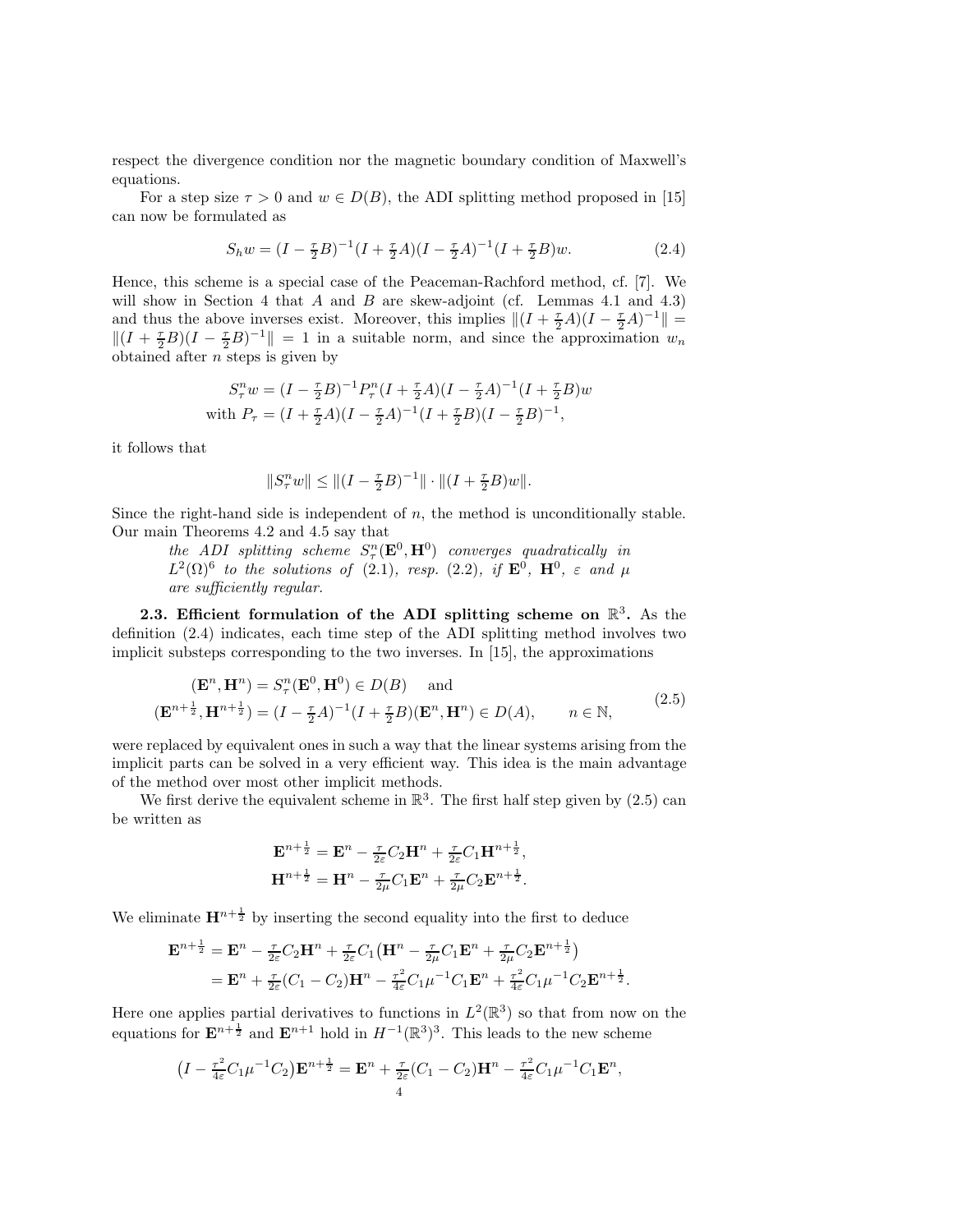$$
\mathbf{H}^{n+\frac{1}{2}} = \mathbf{H}^n - \frac{\tau}{2\mu} C_1 \mathbf{E}^n + \frac{\tau}{2\mu} C_2 \mathbf{E}^{n+\frac{1}{2}}.
$$
 (2.6)

Similarly, the second half step can be transformed into

$$
(I - \frac{\tau^2}{4\varepsilon} C_2 \mu^{-1} C_1) \mathbf{E}^{n+1} = \mathbf{E}^{n+\frac{1}{2}} + \frac{\tau}{2\varepsilon} (C_1 - C_2) \mathbf{H}^{n+\frac{1}{2}} - \frac{\tau^2}{4\varepsilon} C_2 \mu^{-1} C_2 \mathbf{E}^{n+\frac{1}{2}},
$$
  

$$
\mathbf{H}^{n+1} = \mathbf{H}^{n+\frac{1}{2}} + \frac{\tau}{2\mu} C_2 \mathbf{E}^{n+\frac{1}{2}} - \frac{\tau}{2\mu} C_1 \mathbf{E}^{n+1}.
$$
 (2.7)

The implicit parts are thus reduced to the products

$$
C_1\mu^{-1}C_2 = \begin{pmatrix} \partial_2\mu^{-1}\partial_2 & 0 & 0 \\ 0 & \partial_3\mu^{-1}\partial_3 & 0 \\ 0 & 0 & \partial_1\mu^{-1}\partial_1 \end{pmatrix},
$$
  
\n
$$
C_2\mu^{-1}C_1 = \begin{pmatrix} \partial_3\mu^{-1}\partial_3 & 0 & 0 \\ 0 & \partial_1\mu^{-1}\partial_1 & 0 \\ 0 & 0 & \partial_2\mu^{-1}\partial_2 \end{pmatrix},
$$
\n(2.8)

which are diagonal, such that the implicit steps are fully decoupled. Since each of the differential operators on the diagonal acts only on one of the spatial directions, the spatial discretization of (2.6) and (2.7) involves linear systems which are considerably smaller than the corresponding systems in the direct formulation (2.5). In Section 4.3 we extend this derivation to the case of the cuboid Q which is more involved due to the boundary conditions. We will see that the approximations given by  $(2.5)$  satisfy  $(2.6)$  and  $(2.7)$  in a weak sense.

3. Analysis of Maxwell's equations. In this section we show the wellposedness of the Maxwell systems (2.1) and (2.2) and establish certain additional regularity properties. Throughout,  $\Omega$  denotes an open set in  $\mathbb{R}^3$ . We are given  $\varepsilon, \mu \in L^{\infty}(\Omega)$  with  $\varepsilon, \mu \ge \delta > 0$  for a constant  $\delta > 0$ . The state space  $X = L^{2}(\Omega)^{6}$  is endowed with the weighted scalar product given by

$$
((\mathbf{E}, \mathbf{H})|(u, v))_X = (\mathbf{E}|u)_{\varepsilon} + (\mathbf{H}|v)_{\mu} = \int_{\Omega} \mathbf{E} \cdot u \, \varepsilon \mathrm{d}x + \int_{\Omega} \mathbf{H} \cdot v \, \mu \mathrm{d}x \qquad (3.1)
$$

which is equivalent to the standard scalar product in  $L^2(\Omega)^6$  by our assumptions on  $\varepsilon$  and  $\mu$ . We will further need the spaces

$$
H(\text{rot}) = H(\text{rot}, \Omega) = \{u \in L^2(\Omega)^3 \mid \text{rot } u \in L^2(\Omega)^3\},
$$
  

$$
H(\text{div}) = H(\text{div}, \Omega) = \{u \in L^2(\Omega)^3 \mid \text{div } u \in L^2(\Omega)\}.
$$

Since the differential operators are defined in distributional sense, it is straightforard to verify that rot and div are closed in  $L^2(\Omega)^3$  if endowed with their "maximal" domains  $H(\text{rot}, \Omega)$  and  $H(\text{div}, \Omega)$ , respectively. These spaces are thus complete if equipped with the graph norm of the respective operators. Often we will omit the spatial domain in the notation. We point out that  $u \in H(\text{rot})$  means that, e.g.,  $\partial_2 u_3 - \partial_3 u_2$  belongs  $L^2(\Omega)$  though the partial derivatives  $\partial_2 u_3$  and  $\partial_3 u_2$  do need to be functions.

3.1. Well-posedness and regularity on the full space  $\mathbb{R}^3$ . We will first treat the full space setting  $(\Omega = \mathbb{R}^3)$  separately since this case is less technical and here the line of arguments is quite transparent. We first note that the space of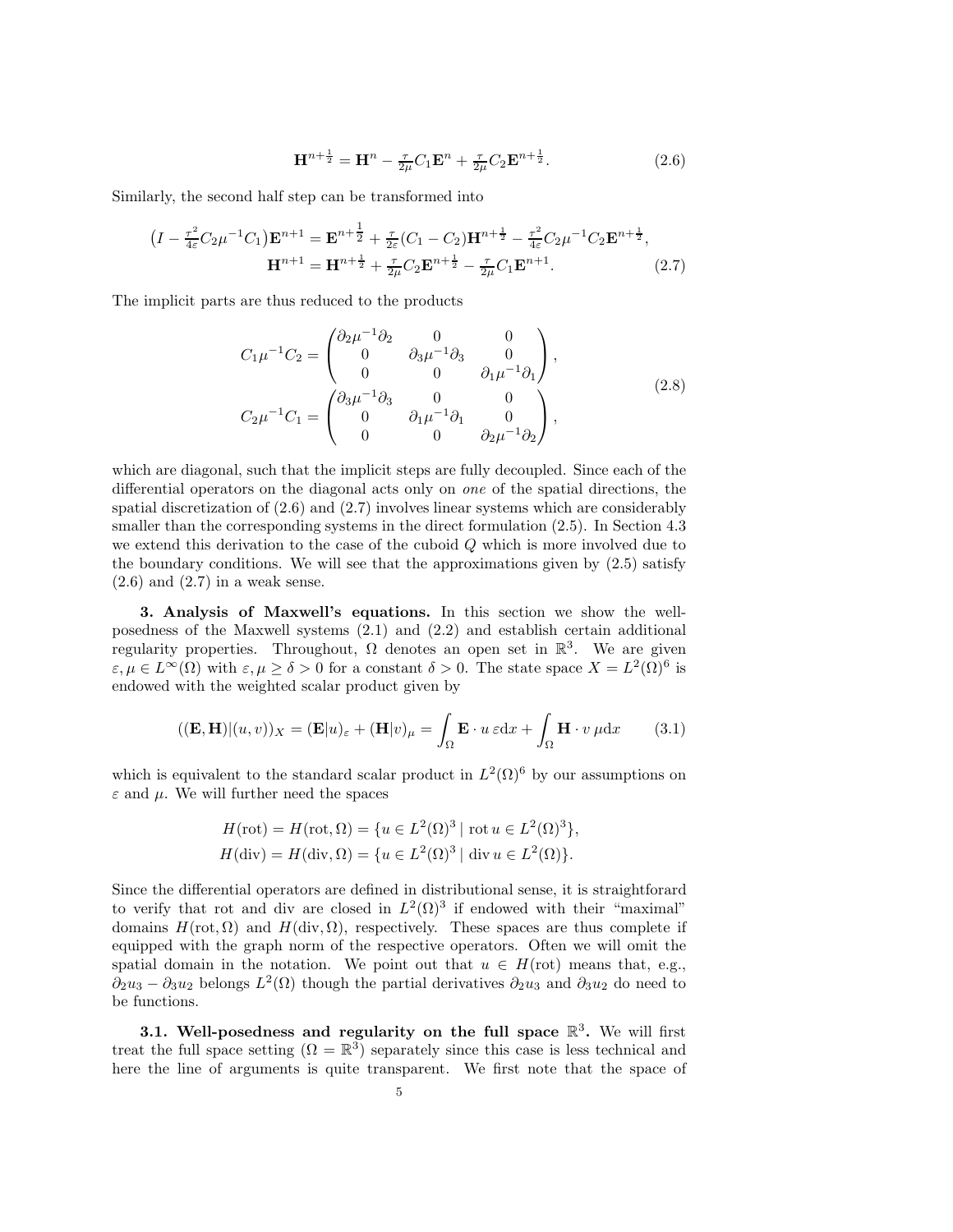test functions  $C_c^{\infty}(\mathbb{R}^3)^3$  is dense in  $H(\text{rot}, \mathbb{R}^3)$  and  $H(\text{div}, \mathbb{R}^3)$ , which can be seen by standard (scalar) cutoff functions and mollifier. The equations

$$
\int_{\mathbb{R}^3} \operatorname{rot} u \cdot \varphi \, dx = \int_{\mathbb{R}^3} u \cdot \operatorname{rot} \varphi \, dx \quad \text{and} \quad \int_{\mathbb{R}^3} \operatorname{div} u \, \psi \, dx = - \int_{\mathbb{R}^3} u \cdot \nabla \psi \, dx \quad (3.2)
$$

hold for test functions and hence for all  $u, \varphi \in H(\text{rot}, \mathbb{R}^3)$ ,  $v \in H(\text{div}, \mathbb{R}^3)$ , and  $\psi \in H^1(\mathbb{R}^3)$ . To treat the Maxwell system, we further need the closed subspace

$$
X_0 = \{ (\mathbf{E}, \mathbf{H}) \in L^2(\mathbb{R}^3)^6 \mid \text{div}(\varepsilon \mathbf{E}) = \text{div}(\mu \mathbf{H}) = 0 \}
$$

of X. Recall the expression of the Maxwell operator  $M$  from  $(2.3)$ . We endow this operator on X and its restriction  $M_0$  to  $X_0$  with the domains

 $D(M) = D_{\mathbb{R}^3}(M) = H(\text{rot}, \mathbb{R}^3)^2$ , resp.  $D(M_0) = D_{\mathbb{R}^3}(M_0) = D_{\mathbb{R}^3}(M) \cap X_0$ .

Here and below we usually omit the subscript indicating the spatial domain. Actually, only the operator  $M_0$  is physically relevant, but sometimes also M is useful in the analysis. We next show the well-posedness of (2.1).

PROPOSITION 3.1. Let  $\Omega = \mathbb{R}^3$  and  $\varepsilon, \mu \in L^\infty(\mathbb{R}^3)$  satisfy  $\varepsilon, \mu \ge \delta > 0$  for a constant  $\delta > 0$ . Then the Maxwell operators M and  $M_0$  are skew-adjoint on X and  $X_0$ , and thus generate unitary  $C_0$ -groups  $T(t) = e^{tM}$  on X and  $T_0(t) = e^{tM_0}$  on  $X_0$  for  $t \in \mathbb{R}$ , respectively. Therefore, for each  $(\mathbf{E}^0, \mathbf{H}^0) \in D(M_0)$  we have a unique solution  $(\mathbf{E}, \mathbf{H}) \in C^1(\mathbb{R}; L^2(\mathbb{R}^3)^6) \cap C(\mathbb{R}; D(M_0))$  of  $(2.1)$ .

Moreover, M maps  $D(M)$  into  $X_0$ . Hence,  $D(M_0^j) = D(M^j) \cap X_0$  and the operators  $T_0(t)$  and  $(\lambda I - M_0)^{-1}$  are the restrictions of  $T(t)$  and  $(\lambda I - M)^{-1}$  to  $X_0$ , for all  $j \in \mathbb{N}$ ,  $t \in \mathbb{R}$ , and  $\lambda \in \mathbb{R} \setminus \{0\}$ .

*Proof.* We first note that  $M$  and  $M_0$  are closed because of the closedness of rot and div. To show the skew symmetry of M, we take  $w = (\mathbf{E}, \mathbf{H})$  and  $w' = (\mathbf{E}', \mathbf{H}')$ in  $D(M)$ . The integration by parts formula (3.2) then implies

$$
(Mw|w')_X = (\frac{1}{\varepsilon} \operatorname{rot} \mathbf{H}|\mathbf{E}')_\varepsilon - (\frac{1}{\mu} \operatorname{rot} \mathbf{E}|\mathbf{H}')_\mu = \int_{\mathbb{R}^3} \operatorname{rot} \mathbf{H} \cdot \mathbf{E}' \, dx - \int_{\mathbb{R}^3} \operatorname{rot} \mathbf{E} \cdot \mathbf{H}' \, dx
$$

$$
= \int_{\mathbb{R}^3} \mathbf{H} \cdot \operatorname{rot} \mathbf{E}' \, dx - \int_{\mathbb{R}^3} \mathbf{E} \cdot \operatorname{rot} \mathbf{H}' \, dx = -(\mathbf{H}| - \frac{1}{\mu} \operatorname{rot} \mathbf{E}')_\mu - (\mathbf{E}| \frac{1}{\varepsilon} \operatorname{rot} \mathbf{H}')_\varepsilon
$$

$$
= -(w|Mw')_X,
$$

and analogously for  $M_0$ .

By standard spectral theory, the operator M is skew-adjoint if  $I \pm M$  has dense range. Skew-adjointness then implies the assertions about generation and wellposedness in view of Stone's theorem. Take  $(f, g) \in X$  with  $g \in H(\text{rot})$ . We have to solve the equations

$$
\mathbf{E} \pm \frac{1}{\varepsilon} \text{rot} \mathbf{H} = f, \qquad \mathbf{H} \mp \frac{1}{\mu} \text{rot} \mathbf{E} = g \tag{3.3}
$$

with unknowns  $\mathbf{E}, \mathbf{H} \in H(\text{rot})$ . Formally inserting the second equation of (3.3) in the first one, we obtain the problem

$$
\varepsilon \mathbf{E} + \mathrm{rot}(\frac{1}{\mu}\mathrm{rot}\mathbf{E}) = \varepsilon f \mp \mathrm{rot}g =: h \in L^{2}(\mathbb{R}^{3})^{3}.
$$
 (3.4)

To solve this problem, we consider the symmetric bilinear form

$$
a(u,v) = \int_{\mathbb{R}^3} (\varepsilon u \cdot v + \frac{1}{\mu} \operatorname{rot} u \cdot \operatorname{rot} v) dx
$$
 (3.5)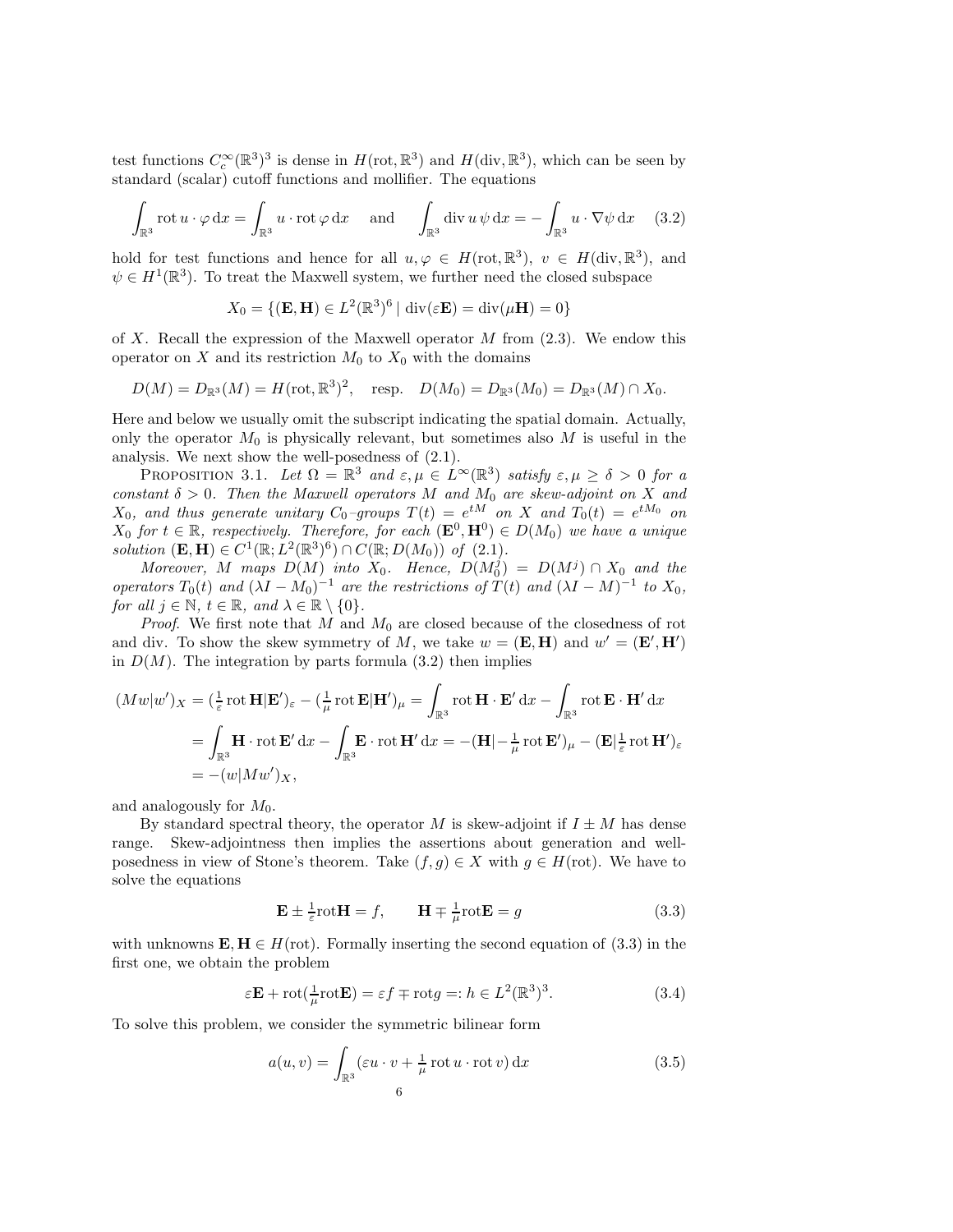on  $H(\text{rot})$ . Observe that a is continuous and coercive. The Lax–Milgram lemma thus yields the existence of a field  $\mathbf{E} \in H(\text{rot})$  such that

$$
\int_{\mathbb{R}^3} (\varepsilon \mathbf{E} \cdot v + \frac{1}{\mu} \operatorname{rot} \mathbf{E} \cdot \operatorname{rot} v) \,dx = \int_{\mathbb{R}^3} h \cdot v \,dx
$$

holds for all  $v \in H(\text{rot})$ . Since  $h - \varepsilon \mathbf{E} \in L^2(\mathbb{R}^3)^3$ , this fact implies that  $\text{rot}(\frac{1}{\mu}\text{rot}\mathbf{E}) \in$  $L^2(\mathbb{R}^3)^3$  and that **E** satisfies (3.4). If we now define **H**  $\in$  H(rot) by the second equation in (3.3), we obtain a solution  $(E, H) \in D(M)$  of (3.3), as asserted.

Observe that div rot = 0 holds also in a distributional sense. If  $(f, g)$  in (3.3) belongs to  $X_0$ , we thus infer  $(\mathbf{E}, \mathbf{H}) \in D(M) \cap X_0 = D(M_0)$ . Hence,  $M_0$  is skewadjoint in  $X_0$ . We further have  $MD(M) \subseteq X_0$ , which in turn yields the assertions about the powers and the resolvent. The identity  $T_0(t) = T(t)|_{X_0}$  then follows from the resolvent approximation of the semigroups, see Corollay III.5.5 in [5].  $\square$ 

Our approach relies on additional regularity properties of  $D(M_0^2)$ , proved in the following lemma. In principle this result is known, cf. Corollary IX.1.8 in [3], but we give the short and instructive proof for completeness.

LEMMA 3.2. Let  $\Omega = \mathbb{R}^3$  and  $\varepsilon, \mu \in W^{1,\infty}(\mathbb{R}^3)$  with  $\varepsilon, \mu \ge \delta > 0$  and  $\partial_i \partial_j \varphi \in \Omega$ .  $L^3(\mathbb{R}^3) + L^\infty(\mathbb{R}^3)$  for  $\varphi \in \{\varepsilon, \mu\}$  and all  $i, j \in \{1, 2, 3\}$ . Then, it holds that  $D(M_0^2) \hookrightarrow$  $H^2(\mathbb{R}^3)^6$ .

*Proof.* Let  $w = (\mathbf{E}, \mathbf{H}) \in D(M_0^2)$ . Since  $\varepsilon$  and  $\mu$  are Lipschitz and div $(\varepsilon \mathbf{E}) = 0$ , the function

$$
\operatorname{div} \mathbf{E} = \operatorname{div}(\varepsilon^{-1} \varepsilon \mathbf{E}) = \varepsilon^{-1} \operatorname{div}(\varepsilon \mathbf{E}) + \nabla \varepsilon^{-1} \cdot \varepsilon \mathbf{E} = -\varepsilon^{-1} \nabla \varepsilon \cdot \mathbf{E}
$$
 (3.6)

is contained in  $L^2(\mathbb{R}^3)^3$ , and analogously for **H**. We compute

 $=$ 

$$
\text{rot}(\frac{1}{\mu}\text{rot}\mathbf{E}) = \nabla\mu^{-1} \times \text{rot}\mathbf{E} + \mu^{-1}\text{rot}\text{rot}\mathbf{E} = \nabla\mu^{-1} \times \text{rot}\mathbf{E} + \mu^{-1}(-\Delta\mathbf{E} + \nabla\,\text{div}\,\mathbf{E})
$$

$$
= -\mu^{-1} \Delta \mathbf{E} - \mu^{-2} \nabla \mu \times \operatorname{rot} \mathbf{E} - \mu^{-1} \nabla (\varepsilon^{-1} \nabla \varepsilon \cdot \mathbf{E}). \tag{3.7}
$$

Note that the left hand side is equal to  $-\varepsilon [M^2w]_2$  and thus its norm in  $L^2(\mathbb{R}^3)^3$  is bounded by  $c \|M^2w\|_X$ . Moreover,  $\|\text{rot } \mathbf{E}\|_{L^2} \leq c \|Mw\|_X \leq c (\|w\|_X + \|M^2w\|_X)$ . Hence,  $\Delta \mathbf{E}$  belongs to  $H^{-1}(\mathbb{R}^3)^3 \supseteq \nabla L^2(\mathbb{R}^3)$ . Standard elliptic regularity results now implies that  $\mathbf{E} \in H^1(\mathbb{R}^3)^3$  and  $||\mathbf{E}||_{H^1} \le c(||w||_X + ||M^2w||_X)$ . Sobolev's embedding theorem further yields  $\mathbf{E} \in L^6(\mathbb{R}^3)^3$  so that the term  $\nabla (\varepsilon^{-1} \nabla \varepsilon \cdot \mathbf{E})$  is contained in  $L^2(\mathbb{R}^3)^3$  by the assumptions on  $\varepsilon$ . From (3.7) we then infer that  $\Delta \mathbf{E} \in L^2(\mathbb{R}^3)$  and  $\|\Delta \mathbf{E}\|_{L^2} \leq c \left(\|w\|_{X} + \|M^2w\|_{X}\right)$ . Again by elliptic regularity results it follows that  $\mathbf{E} \in H^2(\mathbb{R}^3)^3$  and  $\|\mathbf{E}\|_{H^2} \le c \left(\|w\|_X + \|M^2w\|_X\right)$ . One treats **H** in the same way.

3.2. Well-posedness and regularity on a Lipschitz domain. We state and prove the basic facts for a general open set  $\Omega \subset \mathbb{R}^3$  with a bounded Lipschitz boundary  $\partial\Omega \neq \emptyset$  (and specialize to  $\Omega = Q$  later). In this case the set  $C^{\infty}(\overline{\Omega})^3$  is dense in  $H(\text{rot}, \Omega)$  and  $H(\text{div}, \Omega)$ , see Theorems IX.1.1 and IX.1.2 in [3]. We further need to explain the boundary conditions in (2.2). Let R be the restriction map to  $\partial\Omega$ . Due to Theorem IX.1.2 of [3], the tangential trace  $u \mapsto Ru \times \nu$  (initially defined on  $C^{\infty}(\overline{\Omega})^3$ ) extends to a bounded linear map from  $H(\text{rot})$  to  $H^{-1/2}(\partial\Omega)^3$ , which we still denote by  $u \times \nu$  for simplicity. Moreover, we have the integration by parts formula

$$
\int_{\Omega} u \cdot \operatorname{rot} \varphi \, dx = \int_{\Omega} \varphi \cdot \operatorname{rot} u \, dx + \langle u \times \nu, \varphi \rangle_{\partial \Omega} \quad \forall u \in H(\operatorname{rot}), \ \varphi \in H^1(\Omega)^3, \quad (3.8)
$$

see (1.17) in Section IX.1 of [3]. Here the brackets designate the duality pairing between  $H^{-1/2}(\partial\Omega)^3$  and  $H^{1/2}(\partial\Omega)^3$  (and also between  $H^{-1/2}(\partial\Omega)$  and  $H^{1/2}(\partial\Omega)$ ).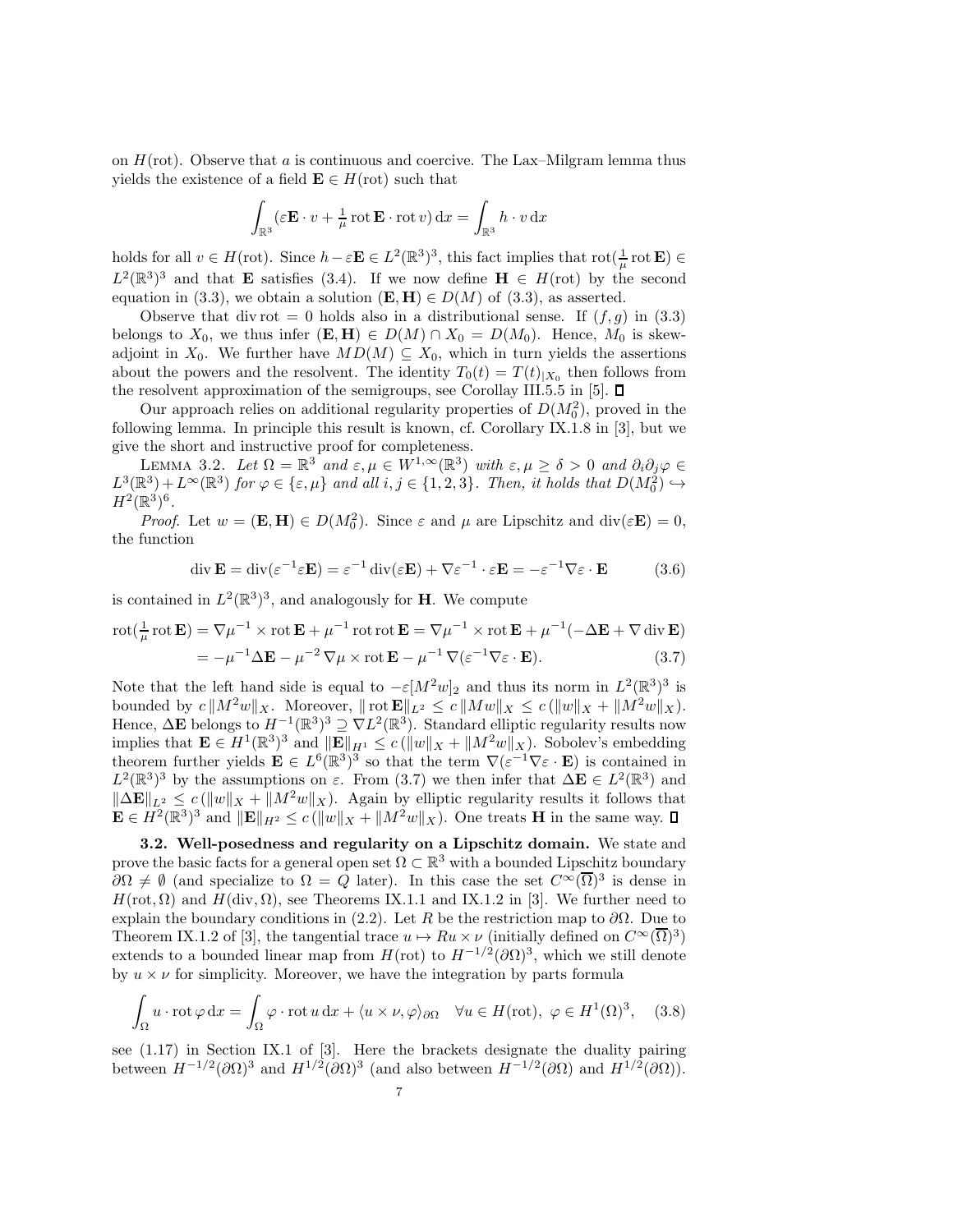We remark that the trace operator  $\gamma$  maps  $H^1(\Omega)$  onto  $H^{1/2}(\partial\Omega)$  and that we usually write  $\varphi$  instead of  $\gamma \varphi$ .

Similarly, the normal trace  $v \mapsto Rv \cdot \nu$  (defined on  $C^{\infty}(\overline{\Omega})^3$ ) extends to a bounded linear map from  $H(\text{div})$  to  $H^{-1/2}(\partial\Omega)$ , denoted by  $v \mapsto v \cdot \nu$ . It also holds

$$
\int_{\Omega} v \cdot \nabla \psi \, \mathrm{d}x = -\int_{\Omega} \psi \, \mathrm{div} \, v \, \mathrm{d}x + \langle v \cdot \nu, \psi \rangle_{\partial \Omega} \quad v \in H(\text{div}), \ \psi \in H^1(\Omega), \tag{3.9}
$$

see Theorem IX.1.1 in [3]. We further need the closed subspace

$$
H_0(\text{rot}) = H_0(\text{rot}, \Omega) = \{ u \in H(\text{rot}, \Omega) \mid u \times \nu = 0 \text{ on } \partial\Omega \}
$$

of  $H(\text{rot}, \Omega)$ . By approximation, one can extend (3.8) to

$$
\int_{\Omega} u \cdot \operatorname{rot} \varphi \, dx = \int_{\Omega} \varphi \cdot \operatorname{rot} u \, dx \quad \forall \varphi \in H(\text{rot}), \ u \in H_0(\text{rot}). \tag{3.10}
$$

Test functions are dense in  $H_0(\text{rot})$  with respect to the norm in  $H(\text{rot})$ , see Theorem IX.1.2 of [3]. The above traces of functions in  $H(\text{rot})$  and  $H(\text{div})$  are only distributions, in general, and thus a bit tricky. We add two technical remarks in this context which are needed below.

REMARK 3.3. Traces like  $\mu H \cdot \nu = 0$  as in (2.2) are defined for the product  $\mu$ **H**  $\in$  H(div). The product could be misleading here, as we do not claim that  $\mu$  or **H** have a trace without further assumptions. However, if  $\mu \in W^{1,\infty}(\Omega)$ ,  $\mathbf{H} \in L^2(\Omega)^3$  and  $div(\mu \mathbf{H}) = 0$ , then we derive  $\mathbf{H} \in H(\text{div})$  as in (3.6) so that the trace  $\nu \cdot \mathbf{H}$  exists in  $H^{-1/2}(\partial\Omega)$ . To determine the trace, we take  $\varphi \in H^1(\Omega)$  and set  $\psi := \mu^{-1} \varphi \in H^1(\Omega)$ . Formula (3.9) yields

$$
\langle \mathbf{H} \cdot \nu, \varphi \rangle_{\partial \Omega} = \langle \mathbf{H} \cdot \nu, \mu \psi \rangle_{\partial \Omega} = \int_{\Omega} \left( \mu \psi \operatorname{div} \mathbf{H} + \nabla(\mu \psi) \cdot \mathbf{H} \right) dx
$$

$$
= \int_{\Omega} \left( \psi \operatorname{div}(\mu \mathbf{H}) + \nabla \psi \cdot \mu \mathbf{H} \right) dx = \langle \mu \mathbf{H} \cdot \nu, \psi \rangle_{\partial \Omega}.
$$

For  $\mu \in W^{1,\infty}(\Omega)$ , the boundary condition  $\mu \mathbf{H} \cdot \nu = 0$  is thus equivalent to  $\mathbf{H} \cdot \nu = 0$ . In a similar way, for  $\mathbf{H} \in H^1(\Omega)^3$  and  $\mu \in W^{1,\infty}(\Omega)$  one shows that the trace of  $\mu\mathbf{H}$ is the product of the traces of  $\mu$  and  $H$ , where all traces are functions.

REMARK 3.4. One can restrict the traces in  $H(\text{rot})$  and  $H(\text{div})$  to relatively open subsets  $\Gamma_0$  of  $\partial\Omega$ . To this aim, let  $\Gamma_0$ ,  $\Gamma_1 \subset \partial\Omega$  be disjoint and relatively open with  $\overline{\Gamma_0} \cup \overline{\Gamma_1} = \partial \Omega$  such that  $\partial \Gamma_0$  and  $\partial \Gamma_1$  have surface measure 0 in  $\partial \Omega$ . Let  $H^1_{\Gamma_1}(\Omega)^3$ be the subspace of functions  $\varphi \in H^1(\Omega)^3$  whose traces vanishe on  $\Gamma_1$  (as an element of  $L^2(\partial\Omega)^3$ ). The restriction  $\phi_{|\Gamma_0}$  of a functional  $\phi \in H^{-\frac{1}{2}}(\partial\Omega)^3$  to  $\Gamma_0$  is defined as the restriction of  $\phi$  to  $H^1_{\Gamma_1}(\Omega)^3$ . We also note that if  $\phi_{|\Gamma_0}$  has a continuous extension to  $L^2(\Gamma_0)^3$ , then this extension is uniquely determined since  $\gamma H_{\Gamma_1}^1(\Omega)^3$  is dense in  $L^2(\Gamma_0)^3$  (and a subspace of  $H^{\frac{1}{2}}(\Gamma_0)^3$ ), see Remarks 13.6.13 and 13.6.14 in [13].

For the investigation of (2.2), we use the state spaces  $X = L^2(\Omega)^6$  and

$$
X_0 = \{ (\mathbf{E}, \mathbf{H}) \in L^2(\Omega)^6 \mid \text{div}(\varepsilon \mathbf{E}) = \text{div}(\mu \mathbf{H}) = 0, \ \mu \mathbf{H} \cdot \nu = 0 \text{ on } \partial \Omega \}
$$

with the scalar product given by  $(3.1)$ . The subspace  $X_0$  is closed in X due to the closedness of div and the continuity of the normal trace. The Maxwell operator is now defined by

$$
M = \begin{pmatrix} 0 & \frac{1}{\varepsilon} \operatorname{rot} \\ -\frac{1}{\mu} \operatorname{rot} & 0 \end{pmatrix}, \qquad D(M) = D_{\Omega}(M) = H_0(\operatorname{rot}, \Omega) \times H(\operatorname{rot}, \Omega) \qquad (3.11)
$$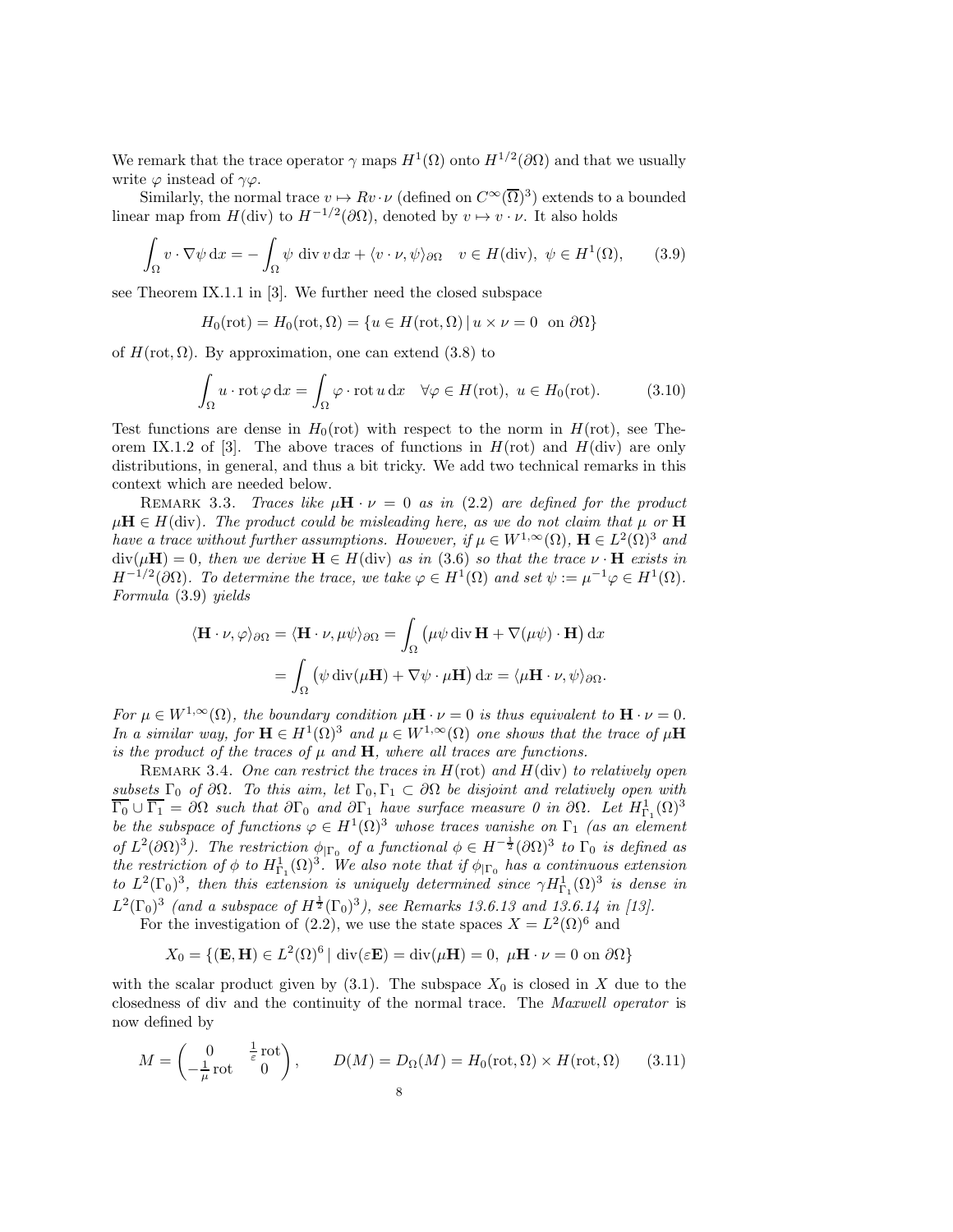in X. In view of  $(2.2)$ , we mainly work with the restriction  $M_0$  of M to the domain

$$
D(M_0) = D_{\Omega}(M_0) = D_{\Omega}(M) \cap X_0.
$$

We see in the next result that M maps  $D(M)$  in  $X_0$  and will thus consider  $M_0$  as an operator in  $X_0$ .

PROPOSITION 3.5. Let  $\Omega \subset \mathbb{R}^3$  be open with a bounded Lipschitz boundary  $\partial \Omega \neq \emptyset$ and let  $\varepsilon, \mu \in L^{\infty}(\Omega)$  satisfy  $\varepsilon, \mu \geq \delta > 0$  for a constant  $\delta > 0$ . Then the Maxwell operators M and  $M_0$  are skew-adjoint on X and  $X_0$ , and thus generate unitary  $C_0$ -groups  $T(t) = e^{tM}$  on X and  $T_0(t) = e^{tM_0}$  on  $X_0$  for  $t \in \mathbb{R}$ , respectively. Therefore, for each  $(\mathbf{E}^0, \mathbf{H}^0) \in D(M_0)$  we have a unique solution  $(\mathbf{E}, \mathbf{H}) \in C^1(\mathbb{R}; X_0) \cap C(\mathbb{R}; D(M_0))$  of  $(2.2).$ 

Moreover, M maps  $D(M)$  into  $X_0$ . Hence,  $D(M_0^j) = D(M^j) \cap X_0$  and the operators  $T_0(t)$  and  $(\lambda I - M_0)^{-1}$  are the restrictions of  $T(t)$  and  $(\lambda I - M)^{-1}$  to  $X_0$ , for all  $j \in \mathbb{N}$ ,  $t \in \mathbb{R}$ , and  $\lambda \in \mathbb{R} \setminus \{0\}$ .

*Proof.* We first show that M maps  $D(M)$  into  $X_0$ . In fact, the divergence conditions follow from div rot = 0. Moreover, rot **E** thus possesses a normal trace if  $(\mathbf{E}, \mathbf{H}) \in D(M)$ . Let  $\varphi \in H^2(\Omega)$ . The equations (3.9) and (3.8) then yield

$$
\langle \nu \cdot \operatorname{rot} \mathbf{E}, \varphi \rangle_{\partial \Omega} = -\int_{\Omega} \varphi \operatorname{div} \operatorname{rot} \mathbf{E} \, dx + \langle \nu \cdot \operatorname{rot} \mathbf{E}, \varphi \rangle_{\partial \Omega} = \int_{\Omega} \operatorname{rot} \mathbf{E} \cdot \nabla \varphi \, dx
$$

$$
= \int_{\Omega} \mathbf{E} \cdot \operatorname{rot} \nabla \varphi \, dx - \langle \mathbf{E} \times \nu, \nabla \varphi \rangle_{\partial \Omega} = 0,
$$

since rot  $\nabla = 0$  and  $\mathbf{E} \in H_0(\text{rot})$ . By approximation, we deduce that  $\langle \nu \cdot \text{rot } \mathbf{E}, \varphi \rangle_{\partial \Omega} =$ 0 for all  $\varphi \in H^1(\Omega)$ , and hence  $\nu \cdot \mu \frac{1}{\mu} \text{rot } \mathbf{E} = \nu \cdot \text{rot } \mathbf{E} = 0$  as asserted.

The operators M and  $M_0$  are closed in X and  $X_0$ , respectively, because of the closedness of  $X_0$  and rot in X and the continuity of the tangential trace.

As in the proof of Proposition 3.1, one derives the skew symmetry of  $M$  and  $M_0$ now using (3.10). To show the range condition, one again employs the symmetric form  $a(\cdot, \cdot)$  from (3.5) (with  $\Omega$  instead of  $\mathbb{R}^3$ ) which is defined on  $H_0(\text{rot}, \Omega)$  this time. The remaining assertions then follow as in the proof of Proposition 3.1.  $\square$ 

We now come back to the special case  $Q = (a_1^-, a_1^+) \times (a_2^-, a_2^+) \times (a_3^-, a_3^+)$ . To transfer Lemma 3.2 to the present setting, we have to work much harder because of the boundary conditions. We need an auxiliary result ensuring  $H^2$  regularity of the Laplacian on Q with mixed boundary conditions. It is surely known to experts, but we could not detect a proof in the literature. In our proof and also in the next section, we employ the isometric isomorphisms

$$
D_1 = \{ v \in L^2(Q) \mid \partial_1 v \in L^2(Q) \} \cong L^2((a_2^-, a_2^+) \times (a_3^-, a_3^+); H^1(a_1^-, a_1^+))
$$
  

$$
\cong H^1((a_1^-, a_1^+); L^2((a_2^-, a_2^+) \times (a_3^-, a_3^+))),
$$

and their analogues for  $\partial_2$  and  $\partial_3$  which follow easily from the corresponding isomorphisms with  $H^1$  replaced by  $L^2$ . As a result, a function in  $D_1$  has traces to  $\Gamma_1^{\pm}$  that belong to  $L^2((a_2^-, a_2^+) \times (a_3^-, a_3^+))$ .

LEMMA 3.6. Let  $\Gamma$  be a union of some of the six open faces of  $Q$ ,  $\Gamma'$  be the union of the remaining open faces. Let  $f \in L^2(Q)$ . Then there is a unique function  $u \in H^1_{\Gamma}(Q)$  such that

$$
\int_{Q} v\varphi \,dx + \int_{Q} \nabla v \cdot \nabla \varphi \,dx = \int_{Q} f\varphi \,dx \quad \text{for all } \varphi \in H_{\Gamma}^{1}(Q). \tag{3.12}
$$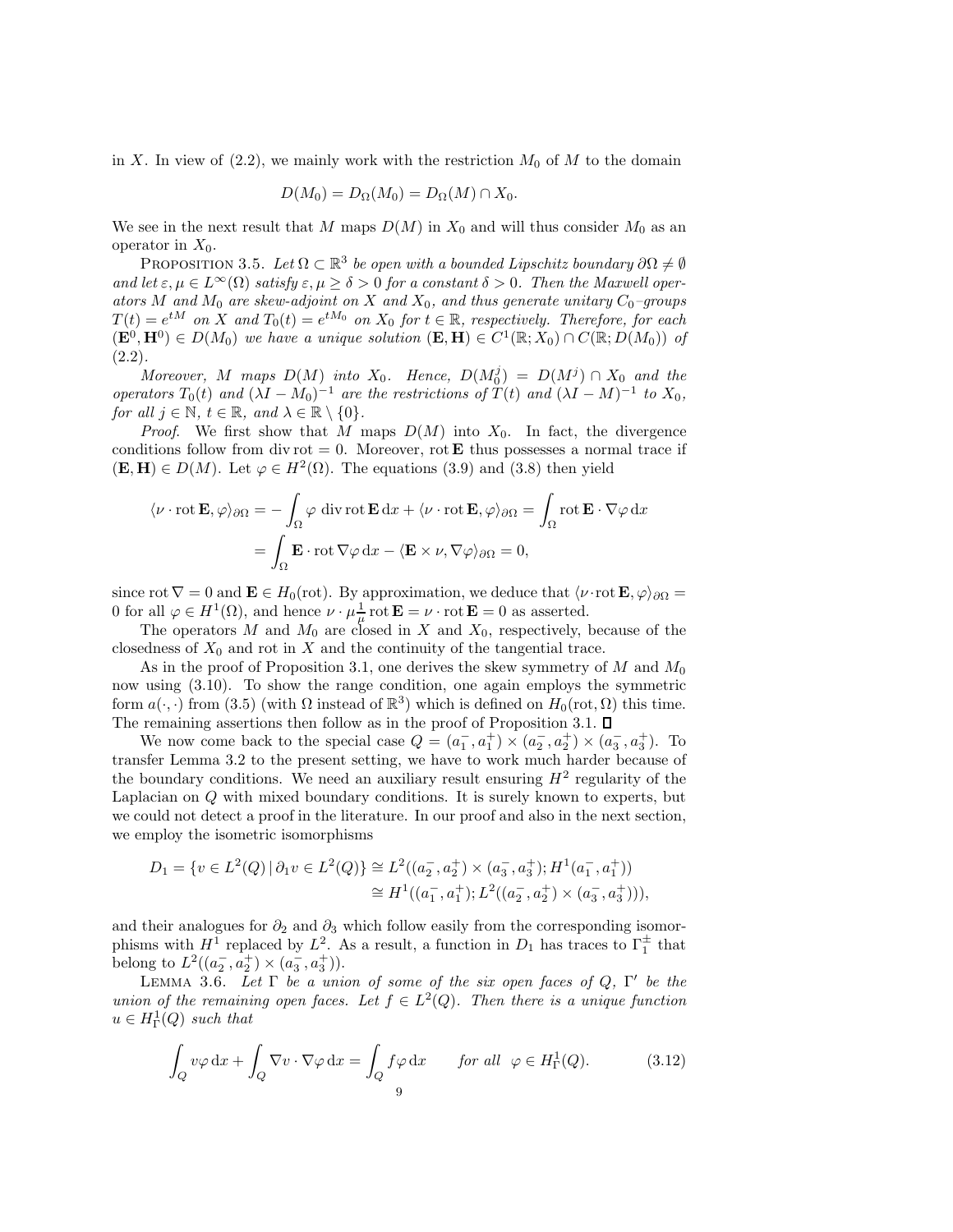Morever, the function v belongs to  $D := \{v \in H^2(Q) \cap H^1_{\Gamma}(Q) \, | \, \partial_{\nu} v = 0 \text{ on } \Gamma' \}$  and  $v - \Delta v = f$ . Finally, the H<sup>2</sup>–norm and the graph norm of  $\Delta$  are equivalent on D.

*Proof.* Lax–Milgram provides us with a unique  $v \in H^1_{\Gamma}(Q)$  satisfying (3.12). To show the asserted regularity of v, we consider the operators  $A_j = -\partial_j^2$  on  $L^2(Q)$ whose domain consists of those  $w \in L^2(Q)$  such that  $\partial_j^2 w \in L^2(Q)$ ,  $w = 0$  on  $\Gamma_j^+$  or on  $\Gamma_j^-$  if  $\Gamma_j^+ \subseteq \Gamma$  or if  $\Gamma_j^- \subseteq \Gamma$ , respectively, and  $\partial_j w = 0$  on  $\Gamma_j^+$  or on  $\Gamma_j^-$  if  $\Gamma_j^+ \subseteq \Gamma'$ or if  $\Gamma_j^- \subseteq \Gamma'$ , respectively. Here and below we have  $j = 1, 2, 3$ . For  $u \in D(A_j)$  and  $v \in D_j$ , an integration by parts shows

$$
\int_{Q} (uv + A_j u v) dx = \int_{Q} (uv + \partial_j u \partial_j v) dx =: a(u, v),
$$

where  $a$  is a symmetric, continuous and coercive bilinear form. It is routine to check that  $A_i$  is the self adjoint operator induced by a. It is clear that  $A_i$  is positive. In particular,  $D_j$  is the domain of  $A_j^{\frac{1}{2}}$  and hence  $\partial_j A_j^{-\frac{1}{2}}$  is bounded on  $L^2(Q)$ .

To see that the resolvents of  $A_i$  and  $A_j$  commute, we observe that the resolvent of, say,  $A_1$  is given by  $((\lambda I + A_1)^{-1}f)(x, y, z) = (R_1(\lambda)f(\cdot, y, z))(x)$  for  $\lambda > 0$ , for almost every  $(x, y, z) \in Q$  and the resolvent  $R_1(\lambda)$  of the negative second derivative on  $L^2(a_1^-, a_1^+)$  with the boundary conditions of  $A_1$ . Analogous facts hold for  $A_2$  and  $A_3$ . If f is the product of  $f_k \in L^2(a_k^-, a_k^+)$  for  $k = 1, 2, 3$ , then  $(\lambda I + A_i)^{-1}(\lambda I + A_j)^{-1}f =$  $(\lambda I + A_j)^{-1}(\lambda I + A_i)^{-1}f$ . Since the span of such functions is dense in  $L^2(Q)$ , the resolvents commute.

As explained in Sections III.4, VII.2 and X.1 of [11], we thus have a joint functional calculus with respect to  $A_1$ ,  $A_2$  and  $A_3$  for Borel measurable functions  $\phi : \mathbb{R}^3_+ \to \mathbb{R}$ . The operator  $\phi(A_1, A_2, A_3)$  is bounded if  $\phi$  is bounded, and for  $h(\lambda) = 1 + \lambda_1 + \lambda_2 + \lambda_3$ we have  $h(A_1, A_2, A_3) = I + A_1 + A_2 + A_3 =: I + A$  on the domain  $D(A) := D(A_1) \cap A_2$  $D(A_2) \cap D(A_3)$ . Set  $\rho = 1/h$ . Then  $\rho(A_1, A_2, A_3)$  is bounded and it is the inverse of  $I + A$ , so that A is closed. Using the bounded functions  $h_{i,j}(\lambda) = \lambda_i^{\frac{1}{2}} \lambda_j^{\frac{1}{2}} \rho(\lambda)$ , we see that the operator  $h_{ij}(A_1, A_2, A_3) = A_i^{\frac{1}{2}} A_j^{\frac{1}{2}} (I + A)^{-1}$  is bounded for all  $i, j \in \{1, 2, 3\}.$ This means that  $D(A) \hookrightarrow H^2(Q)$  implying  $D(A) = D$  and the equivalence of graph norm of  $\Delta$  and the  $H^2$ –norm on D. It is then clear that  $v = (I+A)^{-1}f$  is the required weak solution.  $\square$ 

The following results about regularity and boundary traces for  $(\mathbf{E}, \mathbf{H}) \in D(M_0^2)$ are crucial for our error analysis. As in Lemma 3.2 we need some smoothness of the coefficients. The regularity of the fields seem also to follow if one applies Theorem 4.8 of [2] to  $\varepsilon$ **E** and  $\mu$ **H** (cf. Paragraph 4.4.2 in [2]). However, the results in [2] are obtained in a framework of an elaborate study of singularities of time harmonic Maxwell equations in general polyhedral domains. In our opinion it is very useful to include a rather short direct proof for the non-singular situation of a cuboid.

LEMMA 3.7. Let  $\varepsilon, \mu \in W^{1,\infty}(Q)$  with  $\varepsilon, \mu \geq \delta > 0$  and  $\partial_i \partial_j \varphi \in L^3(Q)^9$  for all  $i, j \in \{1, 2, 3\}$ . It then holds  $D(M_0^2) \hookrightarrow H^2(Q)^6$  and  $(\mathbf{E}, \mathbf{H}) \in D(M_0^2)$  has the traces

on 
$$
\Gamma_1^{\pm}
$$
:  $E_2 = E_3 = 0$ ,  $\partial_2 E_2 = \partial_3 E_2 = \partial_2 E_3 = \partial_3 E_3 = 0$ ,  
\non  $\Gamma_2^{\pm}$ :  $E_1 = E_3 = 0$ ,  $\partial_1 E_1 = \partial_3 E_1 = \partial_1 E_3 = \partial_3 E_3 = 0$ ,  
\non  $\Gamma_3^{\pm}$ :  $E_1 = E_2 = 0$ ,  $\partial_1 E_1 = \partial_2 E_1 = \partial_1 E_2 = \partial_2 E_2 = 0$ ,  
\non  $\Gamma_1^{\pm}$ :  $H_1 = 0$ ,  $\partial_2 H_1 = \partial_3 H_1 = 0$ ,  
\non  $\Gamma_2^{\pm}$ :  $H_2 = 0$ ,  $\partial_1 H_2 = \partial_3 H_2 = 0$ ,  
\n10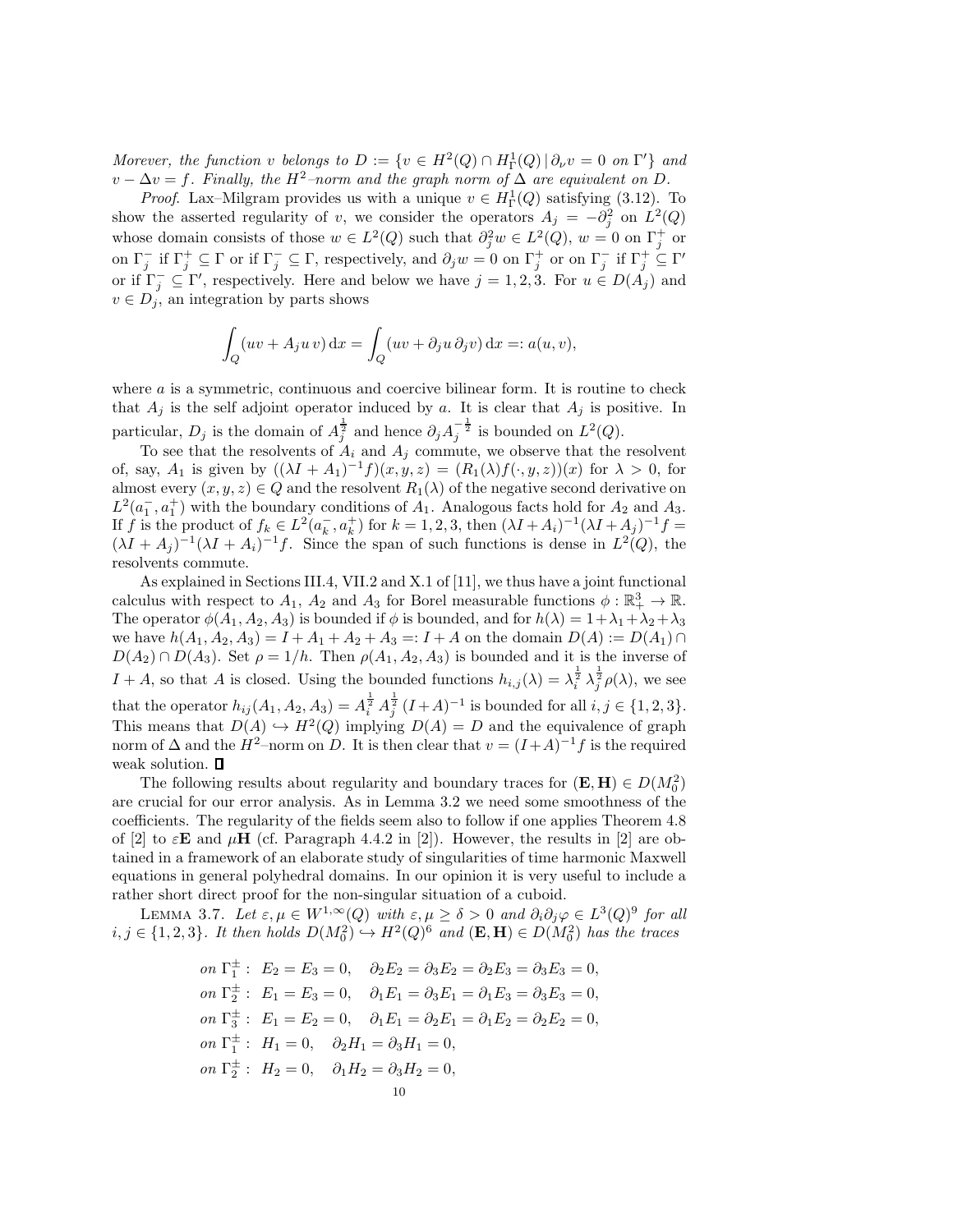on 
$$
\Gamma_3^{\pm}
$$
:  $H_3 = 0$ ,  $\partial_1 H_3 = \partial_2 H_3 = 0$ .

*Proof.* 1) Throughout, let  $(\mathbf{E}, \mathbf{H}) \in D(M_0^2)$ . It is known that a map  $u \in H(\text{rot}) \cap$  $H(\text{div})$  belongs to  $H^1(Q)^3$  if  $u \times \nu = 0$  or  $u \cdot \nu = 0$  holds on  $\partial Q$ . Moreover, the  $H^1$ norm of u is then dominated by  $||u||_{L^2} + || \text{div } u||_{L^2} + || \text{rot } u||_{L^2}$ , see e.g. Theorem 2.17 in [1]. Note that the equations (3.6) and (3.7) still hold on  $Q$ . In particular div **E** and div H belong to  $L^2(Q)^3$ . We thus have  $\mathbf{E}, \mathbf{H} \in H^1(Q)^3$  and  $\|(\mathbf{E}, \mathbf{H})\|_{H^1} \le$  $c(||(\mathbf{E}, \mathbf{H})||_X + ||M_0(\mathbf{E}, \mathbf{H})||_X$ . The asserted zero–order traces for **E** and **H** now are a direct consequence of the boundary conditions  $\mathbf{E} \times \nu = 0$  and  $\mathbf{H} \cdot \nu = 0$ , respectively.

Since  $\mathbf{E}, \mathbf{H} \in H^1(Q)^3 \hookrightarrow L^6(Q)^3$  and  $M^2(\mathbf{E}, \mathbf{H}) \in X$ , equation (3.7) and the assumptions on  $\varepsilon$  and  $\mu$  imply that  $\Delta E_j$ ,  $\Delta H_j \in L^2(Q)$ . A standard localization argument then yields  $E_j, H_j \in H^2_{loc}(Q)^3$  for  $j = 1, 2, 3$ . In addition, the X-norm of  $(\Delta \mathbf{E}, \Delta \mathbf{H})$  is bounded by that of  $M_0^2(\mathbf{E}, \mathbf{H})$  and  $(\mathbf{E}, \mathbf{H})$ . We next establish the properties of the traces of **E** and **H** needed to derive  $\mathbf{E}, \mathbf{H} \in H^2(Q)^3$  from Lemma 3.6.

2) We first consider  $E_1$ . We will actually show that  $\epsilon E_1$  belongs to  $H^2(Q)$  by applying Lemma 3.6 to  $\varepsilon E_1$ . Because of

$$
\partial_{kl} E_1 = \frac{1}{\varepsilon} \partial_{kl} (\varepsilon E_1) - \frac{\partial_k \varepsilon}{\varepsilon} \partial_l E_1 - \frac{\partial_l \varepsilon}{\varepsilon} \partial_k E_1 - \frac{\partial_{kl} \varepsilon}{\varepsilon} E_1, \tag{3.13}
$$

it will then follow that  $E_1 \in H^2(Q)$  employing  $E_1 \in H^1(Q)$  and the assumed regularity of  $\varepsilon$ . At the present stage, from (3.13),  $\Delta E_1 \in L^2(Q)$  and  $E_1 \in H^2_{loc}(Q)^3$  we can already infer that  $f := (I - \Delta)(\varepsilon E_1) \in L^2(Q)$  and  $\varepsilon E_1 \in H^2_{loc}(Q)$ . Part 1) shows that  $\varepsilon E_1 = 0$  on the faces  $\Gamma := \Gamma_2^- \cup \Gamma_2^+ \cup \Gamma_3^- \cup \Gamma_3^+$ . Fix a function  $\psi \in H^1(Q)$  with  $\partial_2\psi, \partial_3\psi \in H^1(Q)$  and having support in  $[a_1^-, a_1^+] \times [a_2^- + \eta, a_2^+ - \eta] \times [a_3^- + \eta, a_3^+ - \eta]$  for some small  $\eta = \eta(\psi) > 0$ . A given  $\varphi \in H^1_{\Gamma}(Q)$  can be approximated in  $H^1(Q)$  by such  $\psi$  employing cutoff and mollification in the  $(x_2, x_3)$  directions. For each sufficiently small  $\kappa > 0$ , we set

$$
Q_{\kappa} = (a_1^- + \kappa, a_1^+ - \kappa) \times (a_2^- + \kappa, a_2^+ - \kappa) \times (a_3^- + \kappa, a_3^+ - \kappa).
$$

We take  $\kappa \in (0, \eta(\psi))$  and denote by  $\Gamma_1^{\pm}(\kappa)$  the open faces of  $Q_{\kappa}$  containing points of the form  $(a_1^{\pm} \pm \kappa, x_2, x_3)$ . Integrating by parts and using div( $\varepsilon$ **E**) = 0 as well as  $\partial_j(\varepsilon E_j) \in H^1_{loc}(Q)$  for  $j = 1, 2, 3$ , we conclude that

$$
\int_{Q} \nabla(\varepsilon E_{1}) \cdot \nabla \psi \, dx + \int_{Q} \varepsilon E_{1} \psi \, dx = \lim_{\kappa \to 0} \int_{Q_{\kappa}} (\varepsilon E_{1} \psi + \nabla(\varepsilon E_{1}) \cdot \nabla \psi) \, dx
$$
\n
$$
= \lim_{\kappa \to 0} \left[ \int_{Q_{\kappa}} (I - \Delta)(\varepsilon E_{1}) \psi \, dx + \int_{\partial Q_{\kappa}} \psi \nabla(\varepsilon E_{1}) \cdot \nu \, d\sigma \right]
$$
\n
$$
= \int_{Q} f \psi \, dx \pm \lim_{\kappa \to 0} \int_{\Gamma_{1}^{\pm}(\kappa)} \psi \, \partial_{1}(\varepsilon E_{1}) \, d(x_{2}, x_{3})
$$
\n
$$
= \int_{Q} f \psi \, dx \mp \lim_{\kappa \to 0} \int_{\Gamma_{1}^{\pm}(\kappa)} \psi(\partial_{2}(\varepsilon E_{2}) + \partial_{3}(\varepsilon E_{3})) \, d(x_{2}, x_{3})
$$
\n
$$
= \int_{Q} f \psi \, dx \pm \lim_{\kappa \to 0} \int_{\Gamma_{1}^{\pm}(\kappa)} (\varepsilon E_{2} \partial_{2} \psi + \varepsilon E_{3} \partial_{3} \psi) \, d(x_{2}, x_{3})
$$
\n
$$
= \int_{Q} f \psi \, dx. \tag{3.14}
$$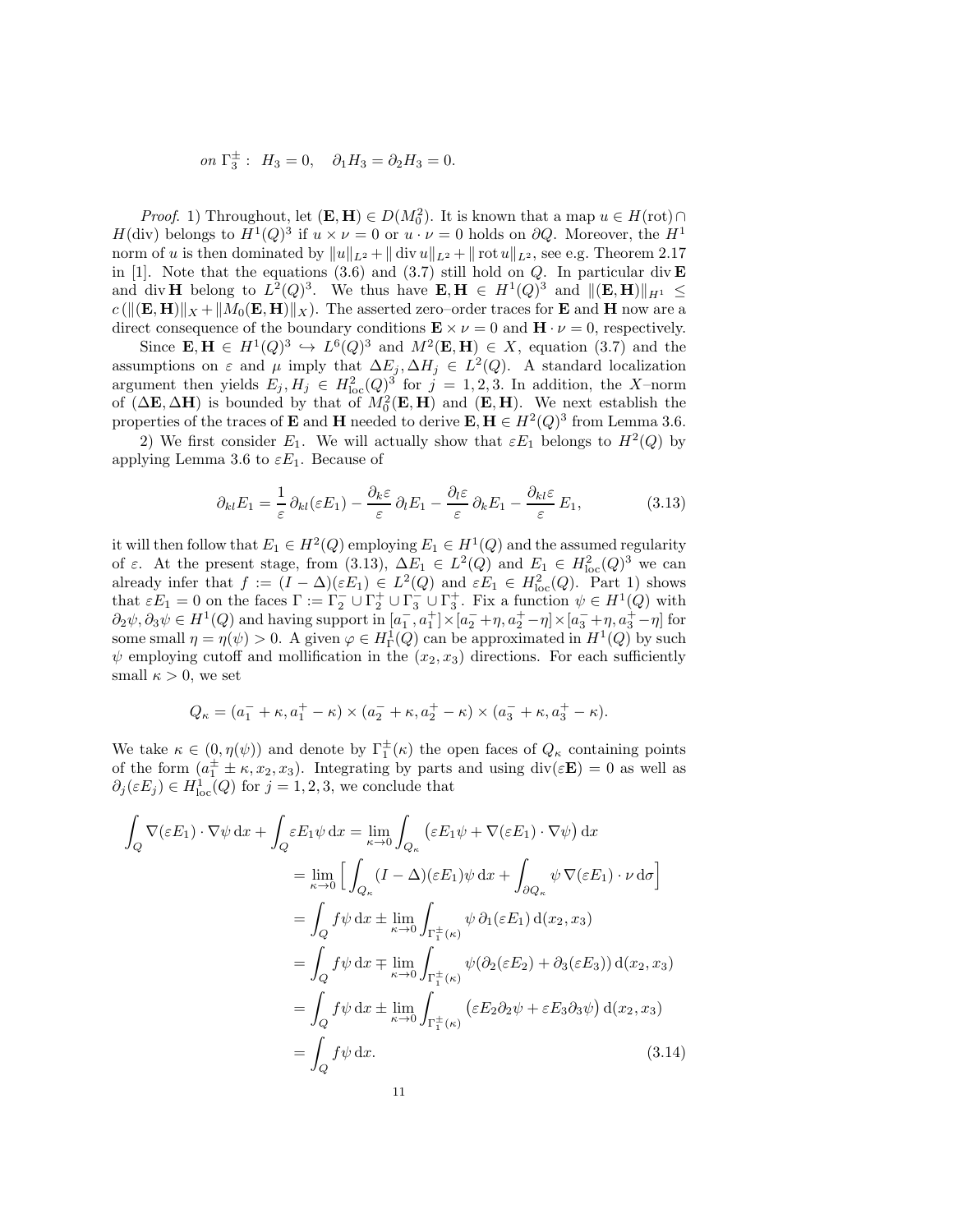We have used that  $\psi$  vanishes near Γ for the penultimate equation and that  $\varepsilon E_j$ ,  $\partial_j \psi \in$  $H^1(Q)^3$  and  $\varepsilon E_j = 0$  on  $\Gamma_1^{\pm}$  for  $j = 2, 3$  in the last identity, see part 1). By approximation, equation (3.14) then holds for all  $\psi \in H^1_{\Gamma}(Q)$ , and hence Lemma 3.6 yields  $\varepsilon E_1 \in H^2(Q)$  so that  $E_1 \in H^2(Q)$  as explained above. In the same way, one sees that  $E_2, E_3 \in H^2(Q)$ . Moreover,  $||E_j||_{H^2}$  is bounded by  $c(||E_j||_{L^2} + ||\Delta E_j||_{L^2})$  due to Lemma 3.6 and hence by  $c(||(\mathbf{E}, \mathbf{H})||_X + ||M_0^2(\mathbf{E}, \mathbf{H})||_X)$  in view of step 1).

We denote by  $\gamma_i$  the trace operator to  $\Gamma_i^{\pm}$ , where  $i, j, k \in \{1, 2, 3\}$ . Since  $E_k \in$  $H^2(Q)$ , one can approximate  $E_k$  in  $H^2(Q)$  by  $v_n \in C^2(\overline{Q})$ . Clearly,  $\gamma_i \partial_j v_n = \partial_j \gamma_i v_n$ and thus  $\gamma_i \partial_j E_k = \partial_j \gamma_i E_k$ . As a result, the asserted first order boundary conditions of E follow from the already established 0–order boundary conditions of E.

3) Next, we consider  $H_1$  and set  $g := (I - \Delta)H_1 \in L^2(Q)$ . Here we have less Dirichlet boundary conditions, namely  $H_j = 0$  on  $\Gamma_j^{\pm}$  for  $j = 1, 2, 3$ . To deal with the Neumann conditions, we first note that

$$
\begin{aligned} &\text{rot}(\varepsilon^{-1}\text{rot}\,\mathbf{H}) \in L^2(Q)^3, \qquad \varepsilon^{-1}\text{rot}\,\mathbf{H} \times \nu = 0 \text{ on } \partial Q, \\ &\text{div}(\varepsilon^{-1}\text{rot}\,\mathbf{H}) = \nabla \varepsilon^{-1} \cdot \text{rot}\,\mathbf{H} \in L^2(Q). \end{aligned}
$$

Hence,  $\varepsilon^{-1}$  rot **H** belongs to  $H^1(Q)^3$  which yields rot **H**  $\in H^1(Q)^3$ . It also follows that rot  $\mathbf{H} \times \nu = 0$  on  $\partial Q$ . In particular, the first component of rot H vanishes on  $\Gamma_2^{\pm} \cup \Gamma_3^{\pm}.$ 

We set  $\tilde{\Gamma} = \Gamma_1^- \cup \Gamma_1^+$  and define the faces  $\Gamma_j^{\pm}(\kappa)$  of  $Q_{\kappa}$  in the *j*th direction for  $j = 2, 3$ , cf. step 2). We take functions  $\psi \in H^1(Q)$  with  $\partial_1 \psi \in H^1(Q)$  and having support in  $[a_1^- + \eta, a_1^+ - \eta] \times [a_2^-, a_2^+] \times [a_3^-, a_3^+]$  for some  $\eta > 0$ . We choose  $\kappa \in (0, \eta)$ so that  $\psi$  vanishes around  $\Gamma_1^{\pm}(\kappa)$ . As above, we deduce

$$
\int_{Q} \nabla H_{1} \cdot \nabla \psi \, dx + \int_{Q} H_{1} \psi \, dx = \lim_{\kappa \to 0} \int_{Q_{\kappa}} (H_{1} \psi + \nabla H_{1} \cdot \nabla \psi) \, dx
$$
  
\n
$$
= \lim_{\kappa \to 0} \left[ \int_{Q_{\kappa}} \psi (I - \Delta) H_{1} \, dx + \int_{\partial Q_{\kappa}} \psi \nu \cdot \nabla H_{1} \, d\sigma \right]
$$
  
\n
$$
= \int_{Q} \psi (I - \Delta) H_{1} \, dx + \lim_{\kappa \to 0} \int_{\partial Q_{\kappa}} [\psi \nu \cdot \nabla H_{1} - (\text{rot } \mathbf{H} \times \nu) \cdot (\psi, 0, 0)] \, d\sigma
$$
  
\n
$$
= \int_{Q} g \psi \, dx + \lim_{\kappa \to 0} \int_{\partial Q_{\kappa}} \psi \nu \cdot \partial_{1} \mathbf{H} \, d\sigma
$$
  
\n
$$
= \int_{Q} g \psi \, dx \pm \lim_{\kappa \to 0} \left[ \int_{\Gamma_{2}^{\pm}(\kappa)} \psi \, \partial_{1} H_{2} \, d\sigma + \int_{\Gamma_{3}^{\pm}(\kappa)} \psi \, \partial_{1} H_{3} \, d\sigma \right]
$$
  
\n
$$
= \int_{Q} g \psi \, dx \mp \lim_{\kappa \to 0} \left[ \int_{\Gamma_{2}^{\pm}(\kappa)} H_{2} \, \partial_{1} \psi \, d\sigma + \int_{\Gamma_{3}^{\pm}(\kappa)} H_{3} \, \partial_{1} \psi \, d\sigma \right]
$$
  
\n
$$
= \int_{Q} g \psi \, dx.
$$

The remaining assertions now follow as in step 2).  $\Box$ 

4. Error analysis. For the analysis of the spliting scheme (2.4), we define the operators

$$
\Lambda_j(\tau)w = \frac{1}{\tau^j (j-1)!} \int_0^{\tau} (\tau - s)^{j-1} T_0(s)w \,ds
$$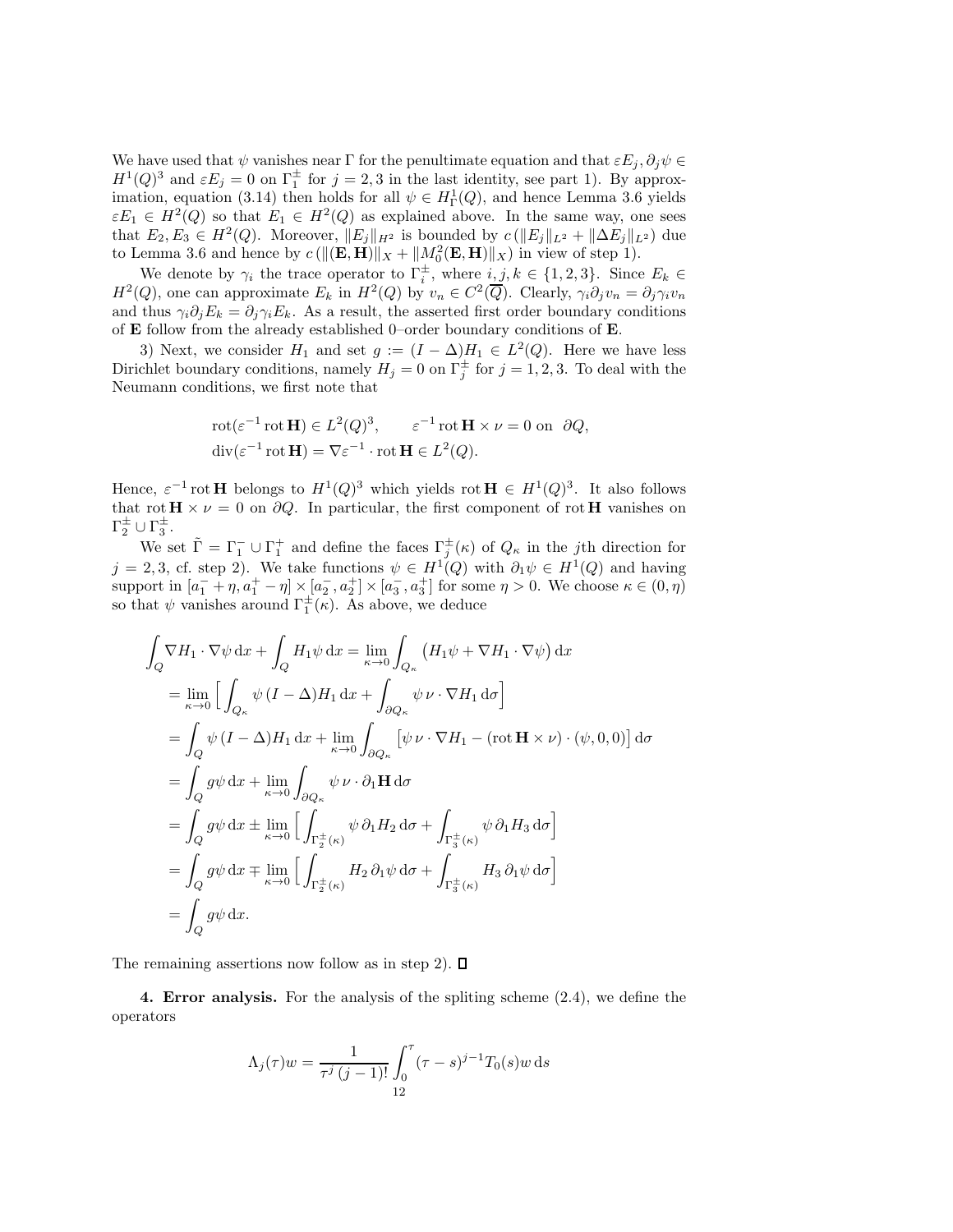for  $j \in \mathbb{N}, \tau > 0$  and  $w \in X_0$ . It holds  $\|\Lambda_j(\tau)\| \leq 1/(j!) \leq 1$ . Setting  $\Lambda_0(\tau) = T_0(\tau)$ , one easily checks that

$$
\tau M_0 \Lambda_{j+1}(\tau) w = \Lambda_j(\tau) w - \frac{1}{j!} w \tag{4.1}
$$

for all  $w \in D(M_0)$ ,  $\tau > 0$  and  $j \in \mathbb{N}_0$ . (One can extend these definitions and results to  $X$ , but this is not needed below.)

4.1. Splitting for Maxwell's equations on  $\mathbb{R}^3$ . The Peaceman-Rachford scheme (2.4) involves resolvents and Cayley transforms of  $\tau A$  and  $\tau B$ . For the stability of the scheme, these operators should be contractive which requires the dissipativity of A and B. Actually, we can prove even their skew-adjointness without assuming extra regularity for  $\varepsilon$  and  $\mu$ . We point out that A and B act on X and not on  $X_0$ .

LEMMA 4.1. Let  $\varepsilon, \mu \in L^{\infty}(\mathbb{R}^3)$  with  $\varepsilon, \mu \geq \delta > 0$ . Then A and B are skewadjoint in X, and hence the operators  $(I - \tau A)^{-1}$ ,  $(I - \tau B)^{-1}$ ,  $(I + \tau A)(I - \tau A)^{-1}$ and  $(I + \tau B)(I - \tau B)^{-1}$  are contractive in X for each  $\tau > 0$ .

*Proof.* We only consider  $A$  since the proof for  $B$  is analogous. We will show that A is skew symmetric and that  $I \pm A$  has dense range. Clearly, A is closed. The skew-adjointness of A then follows, which implies the other properties. Let  $(u, v), (\varphi, \psi) \in D(A)$ . Integrating by parts, we deduce

$$
(A(u,v)|(\varphi,\psi))_X = (\varepsilon^{-1}C_1v|\varphi)_{\varepsilon} + (\mu^{-1}C_2u|\psi)_{\mu}
$$
\n
$$
= \int_{\mathbb{R}^3} \left[ \frac{\varepsilon}{\varepsilon} (\partial_2v_3\varphi_1 + \partial_3v_1\varphi_2 + \partial_1v_2\varphi_3) + \frac{\mu}{\mu} (\partial_3u_2\psi_1 + \partial_1u_3\psi_2 + \partial_2u_1\psi_3) \right] dx
$$
\n
$$
= - \int_{\mathbb{R}^3} \left[ v_3\partial_2\varphi_1 + v_1\partial_3\varphi_2 + v_2\partial_1\varphi_3 + u_2\partial_3\psi_1 + u_3\partial_1\psi_2 + u_1\partial_2\psi_3 \right] dx
$$
\n
$$
= - \int_{\mathbb{R}^3} (\varepsilon u \cdot \frac{1}{\varepsilon}C_1\psi + \mu v \cdot \frac{1}{\mu}C_2\varphi) dx = -((u, v)|A(\varphi, \psi))_X.
$$
\n(4.2)

To check the range condition, we take  $(\varphi, \psi) \in X$  such that  $\partial_2 \psi_3$ ,  $\partial_3 \psi_1$  and  $\partial_1 \psi_2$ belong to  $L^2(Q)^3$ . We then look for  $(\mathbf{E}, \mathbf{H}) \in D(A)$  such that  $(\mathbf{E}, \mathbf{H}) \pm A(\mathbf{E}, \mathbf{H}) =$  $(\varphi, \psi)$ . Reordering the lines, we write these equations as

$$
E_1 \pm \frac{1}{\varepsilon} \partial_2 H_3 = \varphi_1, \qquad H_3 \pm \frac{1}{\mu} \partial_2 E_1 = \psi_3;
$$
  
\n
$$
E_2 \pm \frac{1}{\varepsilon} \partial_3 H_1 = \varphi_2, \qquad H_1 \pm \frac{1}{\mu} \partial_3 E_2 = \psi_1;
$$
  
\n
$$
E_3 \pm \frac{1}{\varepsilon} \partial_1 H_2 = \varphi_3, \qquad H_2 \pm \frac{1}{\mu} \partial_1 E_3 = \psi_2.
$$

Formally, we insert the equations in the second column in the corresponding ones in the first column and multiply by  $\varepsilon$ , arriving at

$$
\varepsilon E_1 - \partial_2(\frac{1}{\mu}\partial_2 E_1) = \varepsilon \varphi_1 \mp \partial_2 \psi_3 =: f_1 \in L^2(Q),
$$
  
\n
$$
\varepsilon E_2 - \partial_3(\frac{1}{\mu}\partial_3 E_2) = \varepsilon \varphi_2 \mp \partial_3 \psi_1 =: f_2 \in L^2(Q),
$$
  
\n
$$
\varepsilon E_3 - \partial_1(\frac{1}{\mu}\partial_1 E_3) = \varepsilon \varphi_3 \mp \partial_1 \psi_2 =: f_3 \in L^2(Q).
$$

We now start to solve these equations. To this aim, we introduce the operator  $D_j =$  $\partial_j \frac{1}{\mu} \partial_j$  with domain

$$
D(D_j) = \{ u \in L^2(\mathbb{R}^3)^3 \, | \, \partial_j u, D_j u \in L^2(\mathbb{R}^3)^3 \}
$$
  
13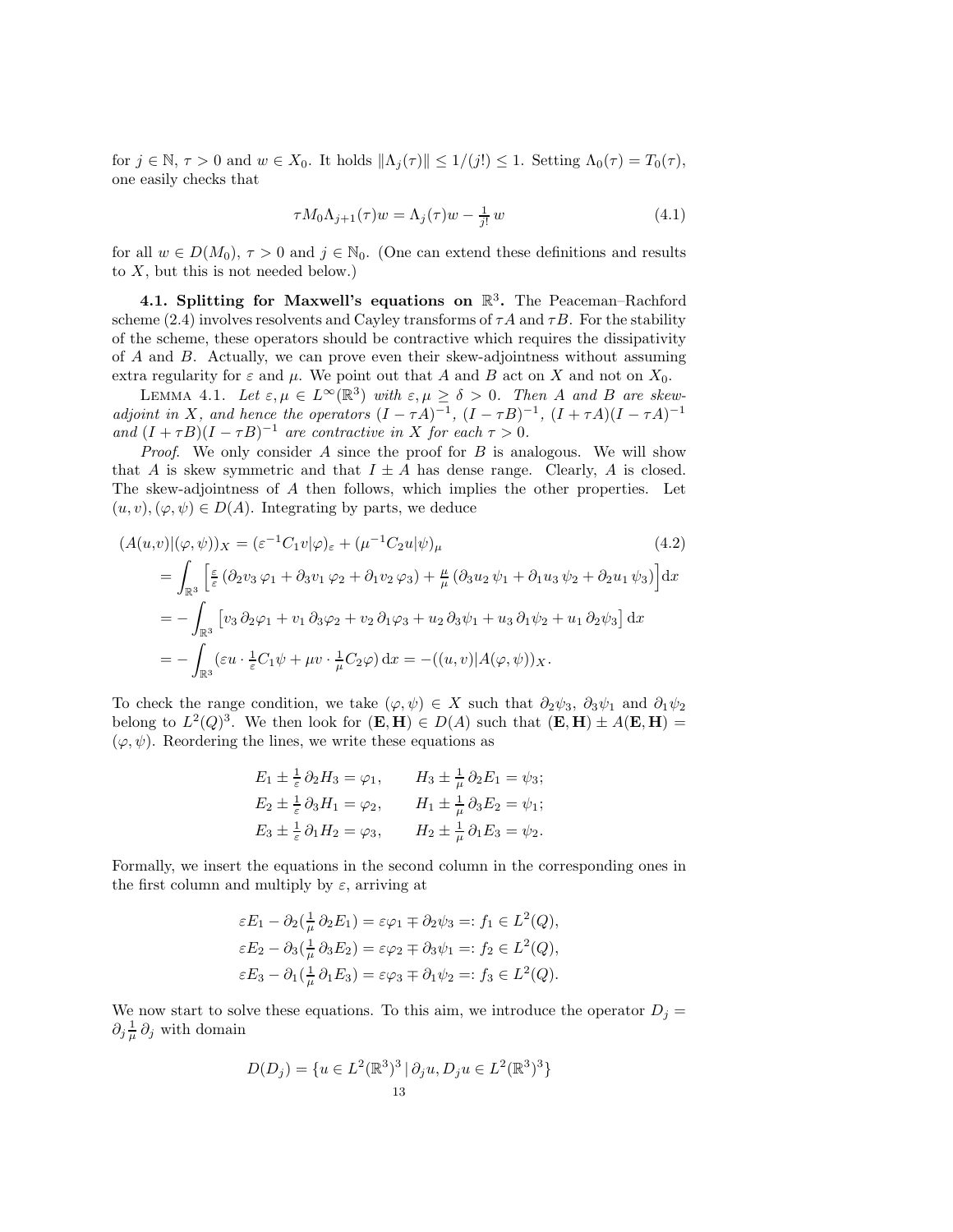with  $j = 1, 2, 3$ . Using Lax–Milgram, one obtains functions  $E_{k(j)} \in D(D_j)$  such that  $\epsilon E_{k(j)} - D_{k(j)} E_{k(j)} = f_{k(j)}$ , with  $k(1) = 3$ ,  $k(2) = 1$  and  $k(3) = 2$ . We then define

$$
H_1 = \mp \frac{1}{\mu} \partial_3 E_2 + \psi_1, \qquad H_2 = \mp \frac{1}{\mu} \partial_1 E_3 + \psi_2, \qquad H_3 = \mp \frac{1}{\mu} \partial_2 E_1 + \psi_3.
$$

Hence,  $(E, H)$  belongs to  $D(A)$  and satisfies  $(E, H) \pm A(E, H) = (\varphi, \psi)$ .

For the proof of our convergence results we need another technical tool. Let G be a densely defined, closed operator on a Banach space Z and  $\omega \in \rho(G)$ . We define the *extrapolation space*  $Z_{-1}^G$  for G as the completion of Z with respect to the norm given by  $\|(\omega I - G)^{-1}z\|$ . It is then easy to see that G has a unique continuous extension  $G_{-1}: Z \to Z_{-1}^G$ . Moreover,  $G_{-1}$  has the same spectrum as G and every resolvent operator  $(\lambda I - G_{-1})^{-1}$ :  $Z_{-1}^G \to Z$  of  $G_{-1}$  is the extension of  $(\lambda I - G)^{-1}$ for  $\lambda \in \rho(G) = \rho(G_{-1})$ . Finally, if Z is reflexive, then the canonical isomorphism  $Z \to Z^{**}$  extends to an isomorphism between  $Z_{-1}^G$  and the dual space of  $D(G^*)$ , and  $G_{-1}$  can be identified with the adjoint of the bounded operator  $G^* : D(G^*) \to Z^*$ . Here  $D(G^*)$  is endowed with the graph norm of  $G^*$ . We refer to, e.g., Section II.5.a of [5] for these and related facts.

THEOREM 4.2. Let  $\varepsilon, \mu \in W^{1,\infty}(\mathbb{R}^3)$  with  $\varepsilon, \mu \geq \delta > 0$  and  $\partial_i \partial_j \varepsilon, \partial_i \partial_j \mu \in \mathbb{R}^3$  $L^3(\mathbb{R}^3) + L^{\infty}(\mathbb{R}^3)$  for all  $i, j \in \{1, 2, 3\}$ . Then there is a constant  $c > 0$  such that the splitting operator  $S_{\tau}$  defined in (2.4) satisfies

$$
||S_{\tau}^n w - T_0(n\tau)w||_{L^2} \le ct_{\text{end}}\tau^2(||w||_{L^2} + ||M_0^3w||_{L^2})
$$

for all  $w = (\mathbf{E}, \mathbf{H}) \in D(M^3) \cap X_0 = D(M_0^3)$ ,  $n \in \mathbb{N}$ ,  $\tau > 0$  and  $t_{end} > 0$  with  $n\tau \leq t_{end}$ .

*Proof.* Our proof is based on a formula for the difference  $S_{\tau}^n - T_0(\tau n)$  which was established in the proof of Theorem 3.2 of [7] for the case that  $A, B$  and  $M_0$  act on the same spaces. We fix  $\tau > 0$  and  $w \in D(M^3) \cap X_0 \subset H^2(\mathbb{R}^3)^6 \subset D(AB) \cap D(A)$ , see Lemma 3.2. We set  $R_A = (I - \frac{\tau}{2}A)^{-1}$ ,  $R_B = (I - \frac{\tau}{2}B)^{-1}$  and  $R_{B,-1} = (I - \frac{\tau}{2}B_{-1})^{-1}$ . Recall that  $Aw + Bw = M_0w$ . We first compute

$$
S_{\tau}w - T_0(\tau)w = R_B R_A (I + \frac{\tau}{2}A)(I + \frac{\tau}{2}B)w - [R_B - \frac{\tau}{2}BR_B] [R_A - \frac{\tau}{2}AR_A]T_0(\tau)w
$$
  
=  $R_B R_A (I - T_0(\tau) + \frac{\tau}{2}M_0)w + \frac{\tau^2}{4}R_B R_A ABw + \frac{\tau}{2}R_B A R_A T_0(\tau)w$   
+  $\frac{\tau}{2}BR_B R_A T_0(\tau)w - \frac{\tau^4}{4}BR_B A R_A T_0(\tau)w.$ 

Thanks to  $M_0^j T_0(\tau) w \in D(M_0^{3-j}) \subset D(AB) \cap D(A)$  for  $j = 0, 1$  by Lemma 3.2, we can write

$$
\begin{split} \frac{\tau}{2} BR_B R_A T_0(\tau) w &= \frac{\tau}{2} R_{B,-1} B_{-1} R_A T_0(\tau) w \\ &= R_{B,-1} [\frac{\tau}{2} B + \frac{\tau}{2} B_{-1} \frac{\tau}{2} A R_A + R_A \frac{\tau}{2} B - R_A \frac{\tau}{2} B] T_0(\tau) w \\ &= \frac{\tau^2}{4} BR_B AR_A T_0(\tau) w + \frac{\tau}{2} R_B R_A B T_0(\tau) w - \frac{\tau^2}{4} R_B R_A A B T_0(\tau) w. \end{split}
$$

Observe that (4.1) yields  $\tau M_0 \Lambda_1(\tau) w = T_0(\tau) w - w$  and

$$
\left(\frac{1}{2}I - \Lambda_1(\tau) + \frac{1}{2}T_0(\tau)\right)w = \tau M_0\left(\frac{1}{2}\Lambda_1(\tau) - \Lambda_2(\tau)\right)w = \tau^2 M_0^2\left(\frac{1}{2}\Lambda_2(\tau) - \Lambda_3(\tau)\right)w.
$$

It thus follows

$$
S_{\tau}w - T_0(\tau)w = \tau R_B R_A M_0(\frac{1}{2}I - \Lambda_1(\tau))w + \frac{\tau^2}{4} R_B R_A ABw
$$
  
+  $\frac{\tau}{2} R_B R_A (A + B) T_0(\tau)w - \frac{\tau^2}{4} R_B R_A AB T_0(\tau)w$   
14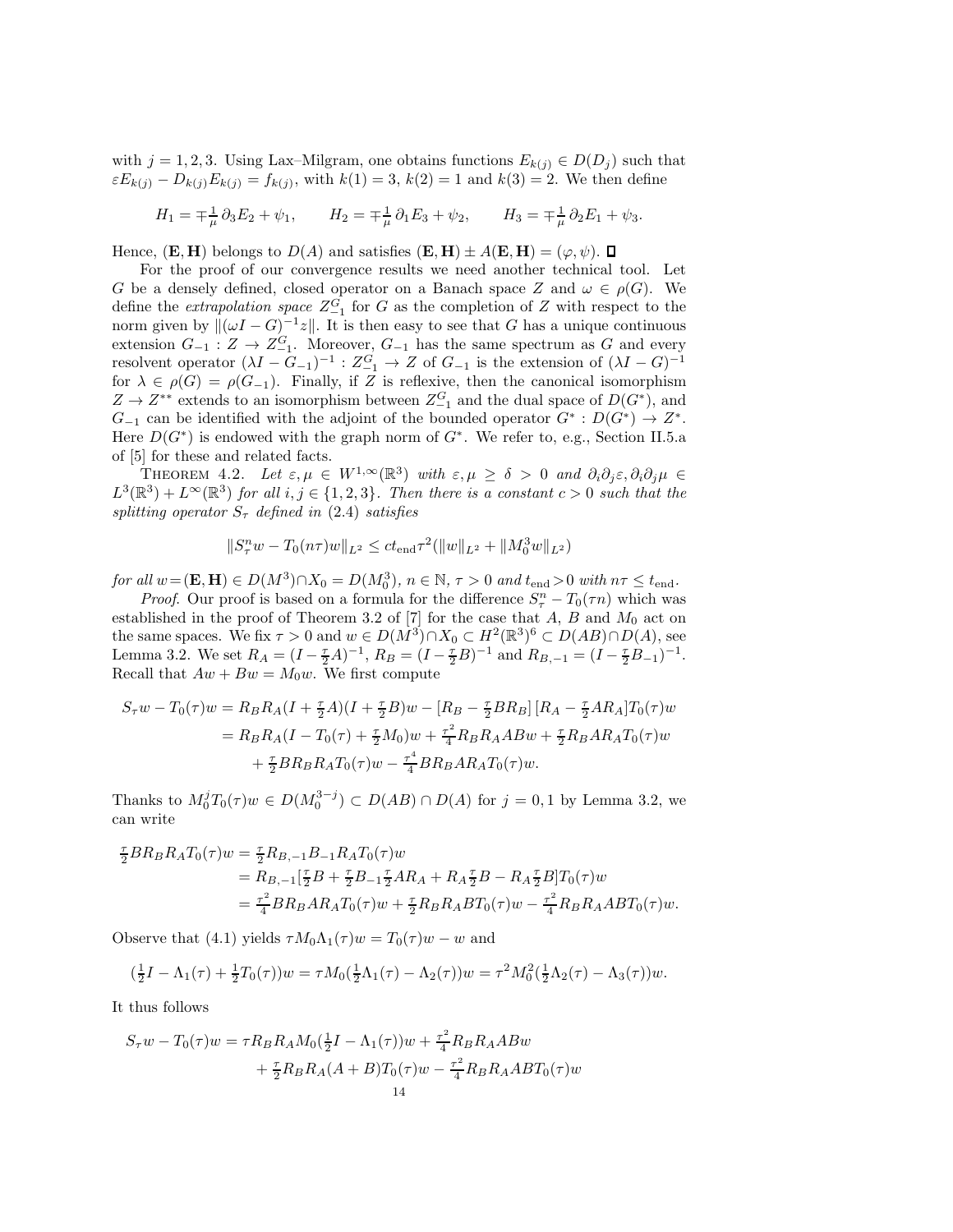$$
= \tau R_B R_A M_0 \left(\frac{1}{2}I - \Lambda_1(\tau) + \frac{1}{2}T_0(\tau)\right)w + \frac{\tau^2}{4} R_B R_A AB (I - T_0(\tau))w
$$
  

$$
= \tau^3 R_B R_A \left[ \left(\frac{1}{2}\Lambda_2(\tau) - \Lambda_3(\tau)\right)M_0^3 - \frac{1}{4}AB M_0 \Lambda_1(\tau) \right]w.
$$

Since  $T_0(j\tau)w \in D(M_0^3)$ , a telescoping sum then leads to

$$
S_{\tau}^{n}w - T_{0}(n\tau)w = \sum_{j=0}^{n-1} S_{\tau}^{n-j-1} (S_{\tau} - T_{0}(\tau)) T_{0}(j\tau)w
$$
(4.3)  

$$
= \tau^{3} \sum_{j=0}^{n-1} S_{\tau}^{n-j-1} (I - \frac{\tau}{2}B)^{-1} (I - \frac{\tau}{2}A)^{-1} [\frac{1}{2}\Lambda_{2}(\tau) - \Lambda_{3}(\tau)] T_{0}(j\tau) M_{0}^{3}w
$$

$$
- \frac{\tau^{3}}{4} \sum_{j=0}^{n-1} S_{\tau}^{n-j-1} (I - \frac{\tau}{2}B)^{-1} (I - \frac{\tau}{2}A)^{-1} AB (I - M_{0})^{-2} \Lambda_{1}(\tau) T_{0}(j\tau)w'
$$
(4.3)

with  $w' = (I - M_0)^2 M_0 w$ . Lemma 3.2 and 4.1 and the contractivity of  $\Lambda_j(\tau)$  and  $T_0(t)$  now imply the assertion.  $\Box$ 

4.2. Splitting for Maxwell's equations on the cuboid  $Q$ . We first note that the boundary conditions in  $D<sub>O</sub>(A)$  and  $D<sub>O</sub>(B)$  are well defined in view of the discussion before Lemma 3.6. Moreover, the traces appearing in the definition of  $D_Q(A)$  and  $D_Q(B)$  are continuous from the respective domain into the  $L^2$  space on the relevant face due to this discussion. As a result,  $A$  and  $B$  are closed in  $X$ . Again we can show their skew–adjointness.

LEMMA 4.3. Let  $\varepsilon, \mu \in L^{\infty}(Q)$  with  $\varepsilon, \mu \geq \delta > 0$ . Then A and B are skewadjoint in X, and hence the operators  $(I - \tau A)^{-1}$ ,  $(I - \tau B)^{-1}$ ,  $(I + \tau A)(I - \tau A)^{-1}$ and  $(I + \tau B)(I - \tau B)^{-1}$  are contractive in X for each  $\tau > 0$ .

Proof. The proof is almost identical to that of Lemma 4.1. One can repeat the calculations in  $(4.2)$  on the spatial domain  $Q$  since all boundary terms in the integration by parts vanish thanks to the boundary conditions in  $D_Q(A)$ . Hence, A is skew-symmetric. In the proof of the range condition we only have to change the domain of  $D_j$  into

$$
D(D_j) = \{ u \in L^2(Q)^3 \, | \, \partial_j u, D_j u \in L^2(Q)^3, \ u = 0 \text{ on } \Gamma_j^{\pm} \}.
$$

One then finishes the proof as in Lemma 4.1  $\square$ 

The next result states the crucial property of the operators  $A, B$  and  $M_0$  which follows directly from Lemma 3.7.

PROPOSITION 4.4. Let  $\varepsilon, \mu \in W^{1,\infty}(Q)$  with  $\varepsilon, \mu \geq \delta > 0$  and  $\partial_i \partial_j \varphi \in L^3(Q)$  for  $\varphi \in \{\varepsilon, \mu\}$  and all  $i, j \in \{1, 2, 3\}$ . Then  $D(M_0^2) = D(M^2) \cap X_0 \hookrightarrow H^2(Q)^6 \cap D(AB) \cap$  $D(A)$  and  $AB(I - M_0)^{-2}$ :  $X_0 \rightarrow X$  is bounded.

Using the above proposition and  $D(A) \cap D(B) \subseteq D(M)$ , one can now establish our main convergence result on Q exactly as for  $\mathbb{R}^3$ .

THEOREM 4.5. Let  $\varepsilon, \mu \in W^{1,\infty}(Q)$  with  $\varepsilon, \mu \ge \delta > 0$  and  $\partial_i \partial_j \varepsilon, \partial_i \partial_j \mu \in L^3(Q)$ for all i,  $j \in \{1, 2, 3\}$ . Then there is a constant  $c > 0$  such that the splitting operator  $S<sub>\tau</sub>$  defined in (2.4) satisfies

$$
||S_{\tau}^n w - T_0(n\tau)w||_2 \le ct_{\text{end}}\tau^2(||w||_2 + ||M_0^3w||_2)
$$

for all  $w = (\mathbf{E}, \mathbf{H}) \in D(M^3) \cap X_0 = D(M_0^3)$ ,  $n \in \mathbb{N}$ ,  $\tau > 0$  and  $t_{end} > 0$  with  $n\tau \leq t_{end}$ .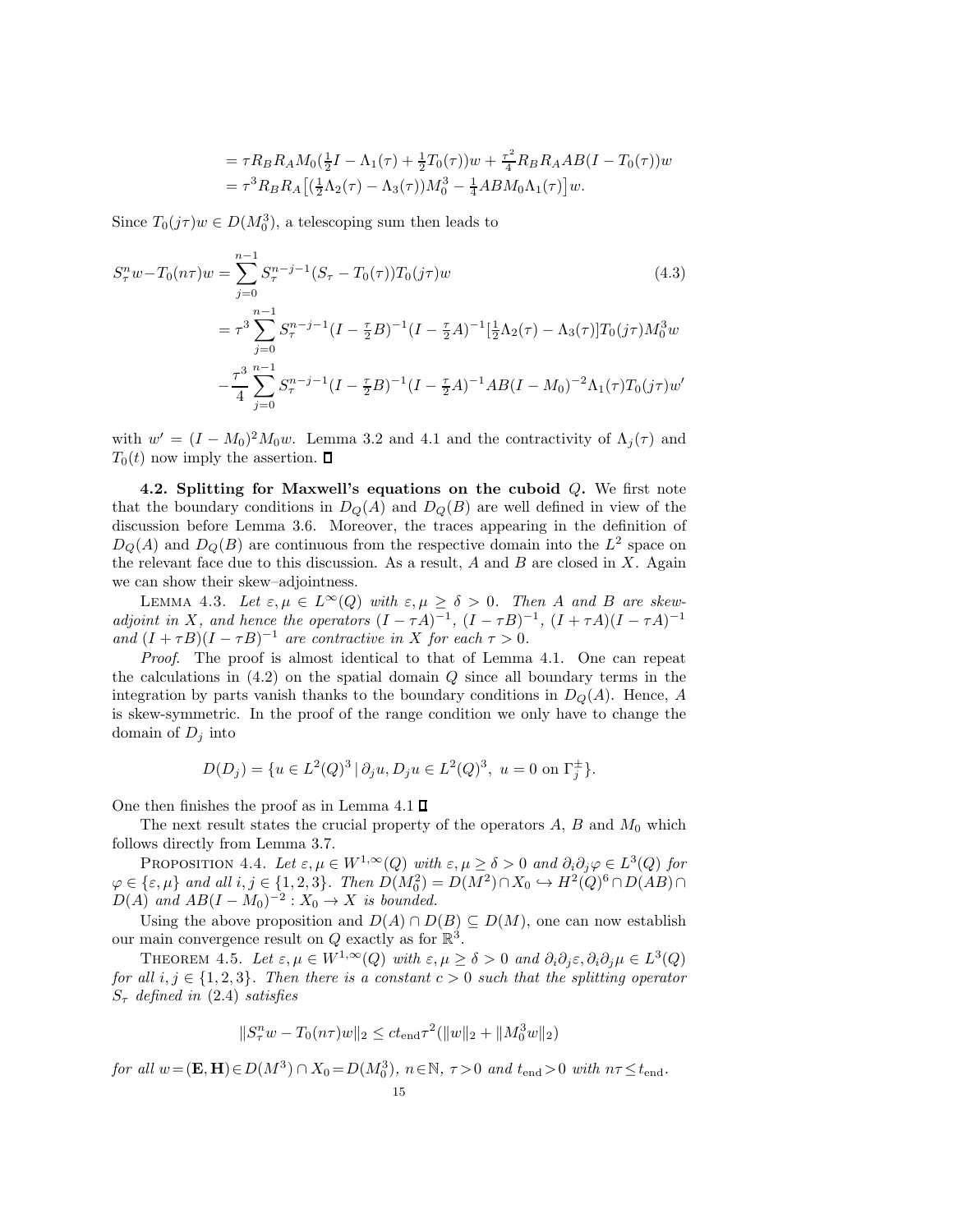4.3. Analysis of the equivalent scheme of time integration on  $Q$ . In order to extend the efficient scheme from Section 2.3 to the case with boundary conditions, we use weak formulations of  $(2.6)$  and  $(2.7)$ . We introduce the relevant test function spaces

$$
Y_1 = \{ u \in L^2(Q)^3 \mid \partial_3 u_1, \partial_1 u_2, \partial_2 u_3 \in L^2(Q)^3; \ u_1 = 0 \text{ on } \Gamma_3^{\pm}, \ u_2 = 0 \text{ on } \Gamma_1^{\pm},
$$
  
\n
$$
u_3 = 0 \text{ on } \Gamma_2^{\pm} \},
$$
  
\n
$$
Y_2 = \{ u \in L^2(Q)^3 \mid \partial_2 u_1, \partial_3 u_2, \partial_1 u_3 \in L^2(Q)^3; \ u_1 = 0 \text{ on } \Gamma_2^{\pm}, \ u_2 = 0 \text{ on } \Gamma_3^{\pm},
$$
  
\n
$$
u_3 = 0 \text{ on } \Gamma_1^{\pm} \}.
$$

Observe that for  $(u, \tilde{u}) \in D(A)$ ,  $(v, \tilde{v}) \in D(B)$  and  $\varphi \in Y_j$ , we have  $u \in Y_2$ ,  $v \in Y_1$ and  $C_j \varphi \in L^2(Q)^3$ . Integration by parts shows that

$$
\int_{Q} C_2 u \cdot \psi \, dx = -\int_{Q} u \cdot C_1 \psi \, dx, \qquad \int_{Q} C_1 v \cdot \varphi \, dx = -\int_{Q} v \cdot C_2 \varphi \, dx \qquad (4.4)
$$

for all  $u \in Y_2$ ,  $v \in Y_1$  and  $\varphi, \psi \in L^2(Q)^3$  with  $C_1\psi, C_2\varphi \in L^2(Q)^3$ . In the next result, we use the weak versions of the differential operators in (2.8).

PROPOSITION 4.6. Let  $\varepsilon, \mu \in W^{1,\infty}(Q)$  with  $\varepsilon, \mu \geq \delta > 0$  and  $\partial_i \partial_j \varepsilon, \partial_i \partial_j \mu \in$  $L^3(Q)$  for all  $i, j \in \{1, 2, 3\}$ , and let  $(\mathbf{E}^0, \mathbf{H}^0) \in D(M^3) \cap X_0$ . We consider the approximations given by (2.5). Then,  $(u, v) = (\mathbf{E}^{n+\frac{1}{2}}, \mathbf{H}^{n+\frac{1}{2}})$  is the unique solution in  $D(A)$  of the decoupled system

$$
(u|\varphi)_{\varepsilon} + \frac{\tau^2}{4} \left( \frac{1}{\mu} C_2 u \right)_{\varepsilon}^1 C_2 \varphi)_{\varepsilon} = (\mathbf{E}^n|\varphi)_{\varepsilon} - \frac{\tau}{2} (\mathbf{H}^n|\frac{1}{\varepsilon} C_2 \varphi)_{\varepsilon} - \frac{\tau}{2} (\frac{1}{\mu} C_2 \mathbf{H}^n|\varphi)_{\mu} + \frac{\tau^2}{4} (\frac{1}{\mu} C_1 \mathbf{E}^n|\frac{1}{\varepsilon} C_2 \varphi)_{\varepsilon} \qquad \forall \varphi \in Y_2, \tag{4.5}
$$

$$
v = Hn - \frac{\tau}{2\mu} C_1 \mathbf{E}^n + \frac{\tau}{2\mu} C_2 u.
$$
 (4.6)

Moreover,  $(u, v) = (\mathbf{E}^{n+1}, \mathbf{H}^{n+1})$  is the unique solution in  $D(B)$  of the decoupled system

$$
(u|\psi)_{\varepsilon} + \frac{\tau^2}{4} \left(\frac{1}{\mu} C_1 u\right)_{\varepsilon}^1 = (\mathbf{E}^{n+\frac{1}{2}}|\psi)_{\varepsilon} + \frac{\tau}{2} (\mathbf{H}^{n+\frac{1}{2}}|\frac{1}{\varepsilon} C_1 \psi)_{\varepsilon} + \frac{\tau}{2} \left(\frac{1}{\mu} C_1 \mathbf{H}^{n+\frac{1}{2}}|\psi)_{\mu} + \frac{\tau^2}{4} \left(\frac{1}{\mu} C_2 \mathbf{E}^{n+\frac{1}{2}}|\frac{1}{\varepsilon} C_1 \psi\right)_{\varepsilon} \quad \forall \psi \in Y_1, \tag{4.7}
$$

$$
v = \mathbf{H}^{n + \frac{1}{2}} + \frac{\tau}{2\mu} C_2 \mathbf{E}^{n + \frac{1}{2}} - \frac{\tau}{2\mu} C_1 u.
$$
 (4.8)

Proof. We focus on the first halfstep (4.5) since the second one can be treated in the same way. Let  $(\varphi, \psi) \in D(A)$ , i.e.,  $\varphi \in Y_2$  and  $C_1 \psi \in L^2(Q)^3$ . First, a standard application of Lax–Milgram gives a solution  $u \in Y_2$  of  $(4.5)$  for each  $(\mathbf{E}^n, \mathbf{H}^n) \in D(B)$ . We then define  $v \in L^2(Q)^3$  by (4.6). Taking the  $\varepsilon$ -scalar product of (4.6) with  $\frac{\tau}{2\varepsilon}C_2\varphi$ and adding it to the equation for  $u$ , we deduce

$$
(u|\varphi)_{\varepsilon} + \frac{\tau}{2} (v|\frac{1}{\varepsilon}C_2\varphi)_{\varepsilon} = (\mathbf{E}^n|\varphi)_{\varepsilon} - \frac{\tau}{2} (\frac{1}{\mu}C_2\mathbf{H}^n|\varphi)_{\mu},
$$

which yields

$$
(u|\varphi)_{\varepsilon} + \frac{\tau}{2} (v|\frac{1}{\mu}C_2\varphi)_{\mu} = (\mathbf{E}^n|\varphi)_{\varepsilon} - \frac{\tau}{2} (\frac{1}{\varepsilon}C_2\mathbf{H}^n|\varphi)_{\varepsilon}.
$$
 (4.9)

We further take the  $\mu$ –scalar product of (4.6) with  $\psi$  and obtain

$$
(v|\psi)_{\mu} - \frac{\tau}{2} (C_2 u|\psi) = (\mathbf{H}^n|\psi)_{\mu} - \frac{\tau}{2} (\frac{1}{\mu} C_1 \mathbf{E}^n|\psi)_{\mu},
$$
  
16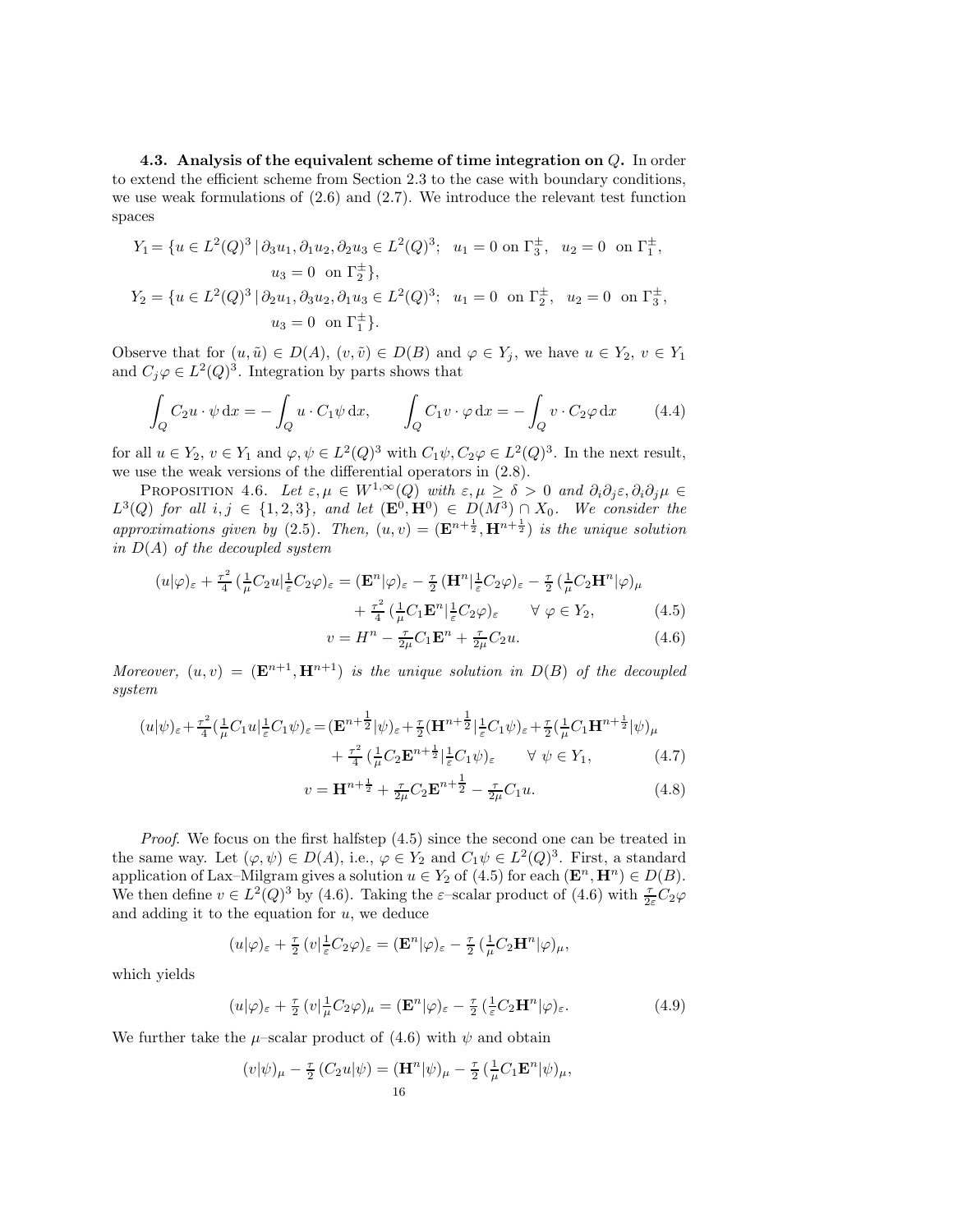$$
(v|\psi)_{\mu} + \frac{\tau}{2} (u|\frac{1}{\varepsilon}C_1\psi)_{\varepsilon} = (\mathbf{H}^n|\psi)_{\mu} - \frac{\tau}{2} (\frac{1}{\mu}C_1\mathbf{E}^n|\psi)_{\mu}, \tag{4.10}
$$

where we use  $(4.4)$ . The sum of  $(4.9)$  and  $(4.10)$  can be written as

$$
\big((u,v)|(I+\tfrac{\tau}{2}A)(\varphi,\psi)\big)_X=\big((I+\tfrac{\tau}{2}B)(\mathbf{E}^n,\mathbf{H}^n)|(\varphi,\psi)\big)_X
$$

for all  $(\varphi, \psi) \in D(A)$ . On the other hand, (2.5) and Lemma 4.3 imply that

$$
\left((\mathbf{E}^{n+\frac{1}{2}},\mathbf{H}^{n+\frac{1}{2}})|(I+\tfrac{\tau}{2}A)(\varphi,\psi)\right)_X=\left((I+\tfrac{\tau}{2}B)(\mathbf{E}^n,\mathbf{H}^n)|(\varphi,\psi)\right)_X
$$

holds for all  $(\varphi, \psi) \in D(A)$ . The difference  $(\mathbf{E}^{n+\frac{1}{2}}-u, \mathbf{H}^{n+\frac{1}{2}}-v) \in X$  thus belongs to the kernel of  $(I + \frac{\tau}{2}A)^* = (I - \frac{\tau}{2}A)$  which is trivial. Consequently,  $(\mathbf{E}^{n+\frac{1}{2}}, \mathbf{H}^{n+\frac{1}{2}}) \in$  $D(A)$  satisfies  $(4.5)$ .  $\square$ 

4.4. Numerical example. In order to illustrate Theorem 4.5 we apply the numerical method  $(2.6)$ – $(2.7)$  to a model problem. For the spatial discretization the classical Yee grid (cf. [14] or Section 3.6 in [12]) with mesh width  $\Delta x = 1/m$  is used  $(m \in \mathbb{N})$ . Hence, numerical approximations

$$
E_1^n(i + \frac{1}{2}, j, k) \approx \mathbf{E}_1(t_n, (i + \frac{1}{2})\Delta x, j\Delta x, k\Delta x),
$$
  
\n
$$
E_2^n(i, j + \frac{1}{2}, k) \approx \mathbf{E}_2(t_n, i\Delta x, (j + \frac{1}{2})\Delta x, k\Delta x),
$$
  
\n
$$
E_3^n(i, j, k + \frac{1}{2}) \approx \mathbf{E}_3(t_n, i\Delta x, j\Delta x, (k + \frac{1}{2})\Delta x),
$$
  
\n
$$
H_1^n(i, j + \frac{1}{2}, k + \frac{1}{2}) \approx \mathbf{H}_1(t_n, i\Delta x, (j + \frac{1}{2})\Delta x, (k + \frac{1}{2})\Delta x),
$$
  
\n
$$
H_2^n(i + \frac{1}{2}, j, k + \frac{1}{2}) \approx \mathbf{H}_2(t_n, (i + \frac{1}{2})\Delta x, j\Delta x, (k + \frac{1}{2})\Delta x),
$$
  
\n
$$
H_3^n(i + \frac{1}{2}, j + \frac{1}{2}, k) \approx \mathbf{H}_3(t_n, (i + \frac{1}{2})\Delta x, (j + \frac{1}{2})\Delta x, k\Delta x),
$$

are computed on six different staggered grids, and all partial derivatives are approximated by central finite differences, for example

$$
\partial_2 \mathbf{H}_3 \left( t_n, (i + \frac{1}{2}) \Delta x, j \Delta x, k \Delta x \right) \approx \frac{H_3^n \left( i + \frac{1}{2}, j + \frac{1}{2}, k \right) - H_3^n \left( i + \frac{1}{2}, j - \frac{1}{2}, k \right)}{\Delta x}
$$
  

$$
\partial_3 \mathbf{H}_2 \left( t_n, (i + \frac{1}{2}) \Delta x, j \Delta x, k \Delta x \right) \approx \frac{H_2^n \left( i + \frac{1}{2}, j, k + \frac{1}{2} \right) - H_2^n \left( i + \frac{1}{2}, j, k - \frac{1}{2} \right)}{\Delta x}
$$

and so on. Note that the  $\partial_3H_2$  and  $\partial_2H_3$  are not approximated on the same grid as  $\mathbf{H}_2$  and  $\mathbf{H}_3$ , respectively, but on the same grid as  $\mathbf{E}_1$ . This makes sense because (2.1) or (2.2) imply that

$$
\partial_t \mathbf{E}_1 = \partial_2 \mathbf{H}_3 - \partial_3 \mathbf{H}_2
$$

for  $\epsilon \equiv 1$ . The other field components  $\mathbf{E}_2$ ,  $\mathbf{E}_3$ ,  $\mathbf{H}_1$ ,  $\mathbf{H}_2$ , and  $\mathbf{H}_3$  are treated similarly. The boundary conditions are implemented in a straightforward way: according to Lemma 3.7, we simply let

$$
E_2^n(i, j + \frac{1}{2}, k) = E_3^n(i, j, k + \frac{1}{2}) = 0 \quad \text{for } i \in \{0, m\},
$$
  
\n
$$
E_1^n(i + \frac{1}{2}, j, k) = E_3^n(i, j, k + \frac{1}{2}) = 0 \quad \text{for } j \in \{0, m\},
$$
  
\n
$$
E_1^n(i + \frac{1}{2}, j, k) = E_2^n(i, j + \frac{1}{2}, k) = 0 \quad \text{for } k \in \{0, m\}
$$

and

$$
H_1^n(i, j + \frac{1}{2}, k + \frac{1}{2}) = 0
$$
 for  $i \in \{0, m\},$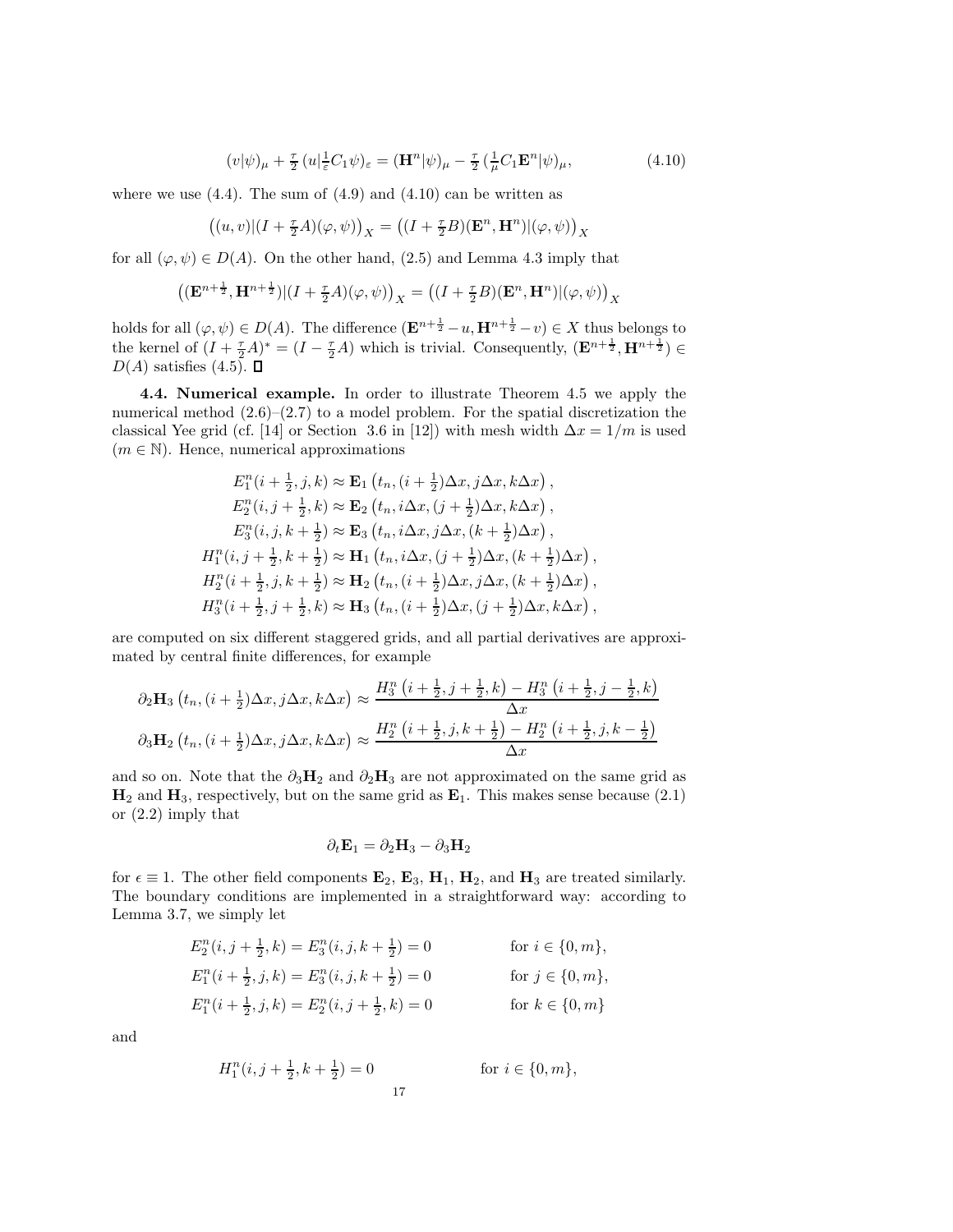$$
H_2^n(i + \frac{1}{2}, j, k + \frac{1}{2}) = 0
$$
 for  $j \in \{0, m\}$ ,  

$$
H_3^n(i + \frac{1}{2}, j + \frac{1}{2}, k) = 0
$$
 for  $k \in \{0, m\}$ .

The model problem is adapted from p. 205 in [8]. We consider Maxwell's equations (2.2) on the unit cube with  $\epsilon \equiv 1$ ,  $\mu \equiv 1$  and initial data

$$
\mathbf{E}_1(0,x) = 0, \qquad \mathbf{E}_2(0,x) = 0, \qquad \mathbf{E}_3(0,x) = \sin(\pi x_1)\sin(\pi x_2), \n\mathbf{H}_1(0,x) = 0, \qquad \mathbf{H}_2(0,x) = 0, \qquad \mathbf{H}_3(0,x) = 0.
$$

It can easily be checked that the exact solution is

$$
\mathbf{E}_1(t, x) = 0,
$$
  
\n
$$
\mathbf{E}_2(t, x) = 0,
$$
  
\n
$$
\mathbf{E}_3(t, x) = \sin(\pi x_1) \sin(\pi x_2) \cos(\sqrt{2}\pi t),
$$
  
\n
$$
\mathbf{H}_1(t, x) = -\frac{1}{\sqrt{2}} \sin(\pi x_1) \cos(\pi x_2) \sin(\sqrt{2}\pi t),
$$
  
\n
$$
\mathbf{H}_2(t, x) = \frac{1}{\sqrt{2}} \cos(\pi x_1) \sin(\pi x_2) \sin(\sqrt{2}\pi t),
$$
  
\n
$$
\mathbf{H}_3(t, x) = 0.
$$

In this special case the full system (2.2) could be reduced to a system of three differential equations for  $\mathbf{E}_3$ ,  $\mathbf{H}_1$ , and  $\mathbf{H}_2$  in two dimensions, because none of the functions depends on  $x_3$ . This reduced system is called the transverse magnetic form of Maxwell's equations; cf., e.g., Section 3.3 in [12] or Section 6.5 in [8]. In our numerical test, however, the method is applied to the full three-dimensional system.

Numerical approximations are computed on the time-interval [0, 5] with different values of  $\tau$  and  $\Delta x$ . For each combination, the spatial error is measured by the discrete counterpart of the  $L^2$  norm induced by  $(3.1)$ , and for the global error, we consider the maximum over all time steps. The result is shown in Figure 4.1. For the smallest step size  $\tau = 5 \cdot 2^{-10} \approx 0.0049$ , the global error is dominated by the spatial error, such that smaller values of  $\Delta x$  yield better results. For all other step sizes, however, the accuracy mainly depends on the convergence in time. In perfect agreement with Theorem 4.5, we observe second-order convergence in time independently of the mesh width, i.e. independently of the norms of the discretization matrices.

## REFERENCES

- [1] C. Amrouche, C. Bernardi, M. Dauge, and V. Girault, Vector potentials in threedimensional non-smooth domains, Mathematical Methods in the Applied Sciences, 21 (1998), pp. 823–864.
- [2] M. COSTABEL AND M. DAUGE, Singularities of electromagnetic fields in polyhedral domains, Archive for Rational Mechanics and Analysis, 151 (2000), pp. 221–276.
- [3] R. Dautray and J.-L. Lions, Mathematical analysis and numerical methods for science and technology. Volume 3: Spectral theory and applications, Springer, Berlin, 2nd ed., 2000. With the collaboration of Michel Artola and Michel Cessenat.
- [4]  $\longrightarrow$ , Mathematical analysis and numerical methods for science and technology. Volume 5: Evolution problems. I, Springer, Berlin, 2nd ed., 2000. With the collaboration of Michel Artola, Michel Cessenat and Hélène Lanchon.
- [5] K.-J. ENGEL AND R. NAGEL, One-parameter semigroups for linear evolution equations., vol. 194 of Graduate Texts in Mathematics, Springer, Berlin, 2000.
- [6] I. FARAGÓ, R. HORVÁTH, AND W. SCHILDERS, Investigation of numerical time-integrations of Maxwell's equations using the staggered grid spatial discretization, International Journal of Numerical Modelling : Electronic Networks, Devices and Fields, 18 (2005), pp. 149–169.